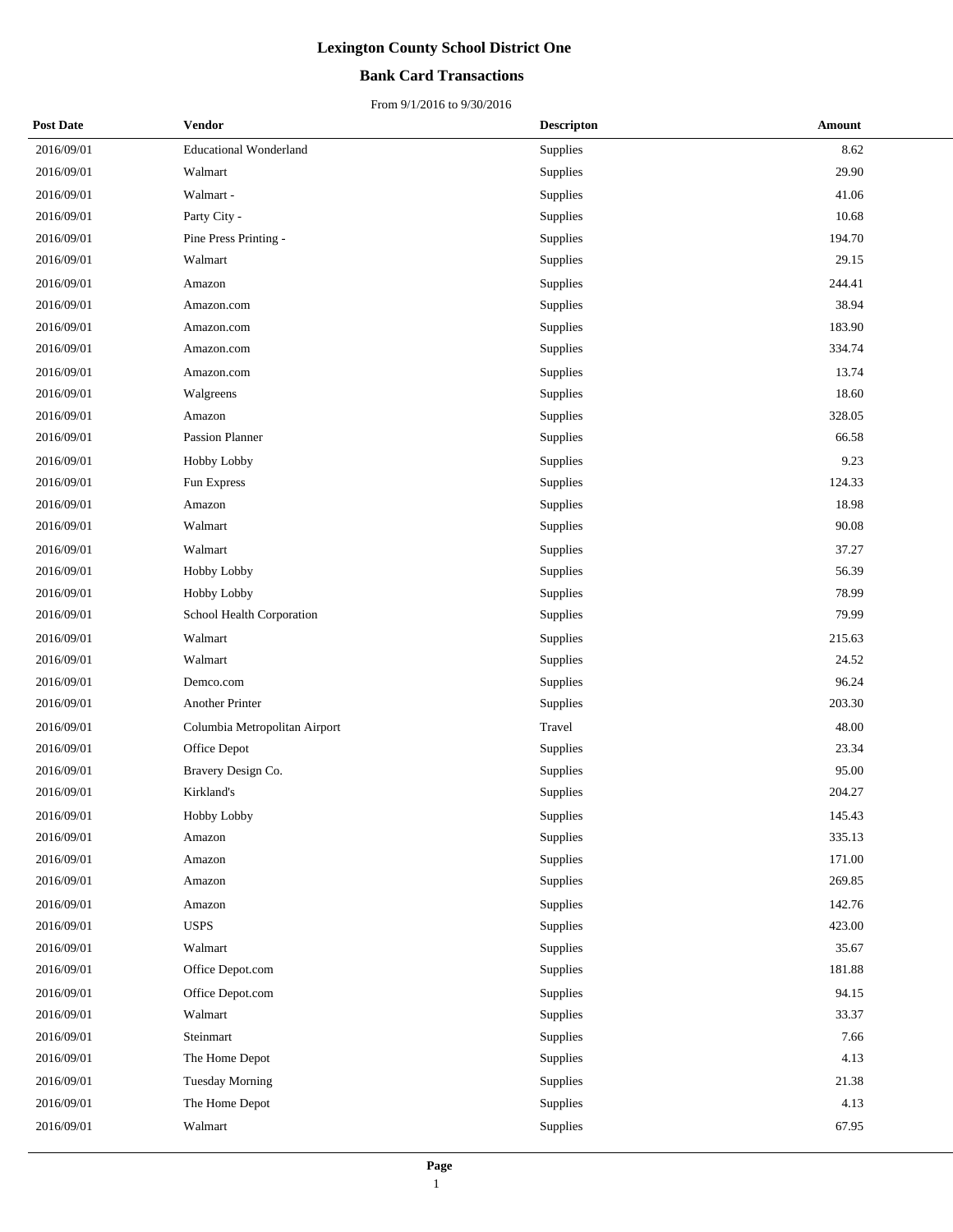### **Bank Card Transactions**

| <b>Post Date</b> | <b>Vendor</b>                 | <b>Descripton</b>         | Amount    |
|------------------|-------------------------------|---------------------------|-----------|
| 2016/09/01       | Lowes                         | Supplies                  | 3.94      |
| 2016/09/01       | Forms and Supply              | Supplies                  | 55.86     |
| 2016/09/01       | Pine Press                    | Supplies                  | 455.27    |
| 2016/09/01       | <b>Pine Press Printing</b>    | Supplies                  | 34.33     |
| 2016/09/01       | Sam's Club                    | Supplies                  | 215.85    |
| 2016/09/01       | Ed Smith Lumber               | Supplies                  | 33.34     |
| 2016/09/01       | Ed Smith Lumber               | Supplies                  | 24.35     |
| 2016/09/01       | Derrick's Service Center      | Supplies                  | 60.00     |
| 2016/09/01       | Ed Smith Lumber               | Supplies                  | 17.08     |
| 2016/09/01       | <b>Tractor Supply</b>         | Supplies                  | 62.21     |
| 2016/09/01       | Amazon                        | Supplies                  | 32.32     |
| 2016/09/01       | Ed Smith Lumber               | Supplies                  | 3.75      |
| 2016/09/01       | Sparrow & Kennedy Tractor Co. | Supplies                  | 133.75    |
| 2016/09/01       | Lowes                         | Supplies                  | 78.99     |
| 2016/09/01       | Pitt Stop - Exxon             | Supplies                  | 21.74     |
| 2016/09/01       | Pitt Stop/Exxon               | Supplies                  | 30.79     |
| 2016/09/01       | Pitt Stop/Exxon               | Supplies                  | 35.99     |
| 2016/09/01       | <b>SLED</b>                   | Other Prof & Tech Service | 8.00      |
| 2016/09/01       | Office Depot                  | Supplies                  | 32.92     |
| 2016/09/01       | <b>USPS</b>                   | Supplies                  | 47.00     |
| 2016/09/01       | Finance Charge                | Supplies                  | 15.43     |
| 2016/09/01       | Enlows                        | Supplies                  | 10.66     |
| 2016/09/01       | Blanchard                     | Supplies                  | 179.90    |
| 2016/09/01       | Enlows                        | Supplies                  | 187.84    |
| 2016/09/01       | Blanchard                     | Supplies                  | 161.01    |
| 2016/09/01       | Enlows                        | Supplies                  | 35.11     |
| 2016/09/01       | Late Fee                      | Supplies                  | 35.00     |
| 2016/09/01       | Office Depot                  | Supplies                  | 154.02    |
| 2016/09/01       | Late Fee                      | Supplies                  | 35.00     |
| 2016/09/01       | Finance Charge                | Supplies                  | 8.28      |
| 2016/09/01       | Office Depot                  | Supplies                  | 427.45    |
| 2016/09/01       | Office Depot                  | Supplies                  | 45.87     |
| 2016/09/01       | Interstate                    | Supplies                  | 42.63     |
| 2016/09/01       | <b>Customer Framer</b>        | Pupil Activity            | $88.00\,$ |
| 2016/09/01       | Flocabulary                   | Pupil Activity            | 96.00     |
| 2016/09/01       | Really Good Stuff             | Pupil Activity            | 168.11    |
| 2016/09/01       | Target                        | Pupil Activity            | 160.50    |
| 2016/09/01       | National Geographic Kids      | Pupil Activity            | 15.00     |
| 2016/09/01       | Sports Illustrated Kids       | Pupil Activity            | 99.75     |
| 2016/09/02       | <b>CVS Pharmacy</b>           | Supplies                  | 15.35     |
| 2016/09/02       | <b>CVS Pharmacy</b>           | Supplies                  | 7.19      |
| 2016/09/02       | <b>CVS</b> Pharmacy           | Supplies                  | 4.79      |
| 2016/09/02       | Office Depot                  | Supplies                  | 308.99    |
| 2016/09/02       | Rochester                     | Supplies                  | 875.00    |
| 2016/09/02       | Amazon                        | Supplies                  | 330.79    |
|                  |                               |                           |           |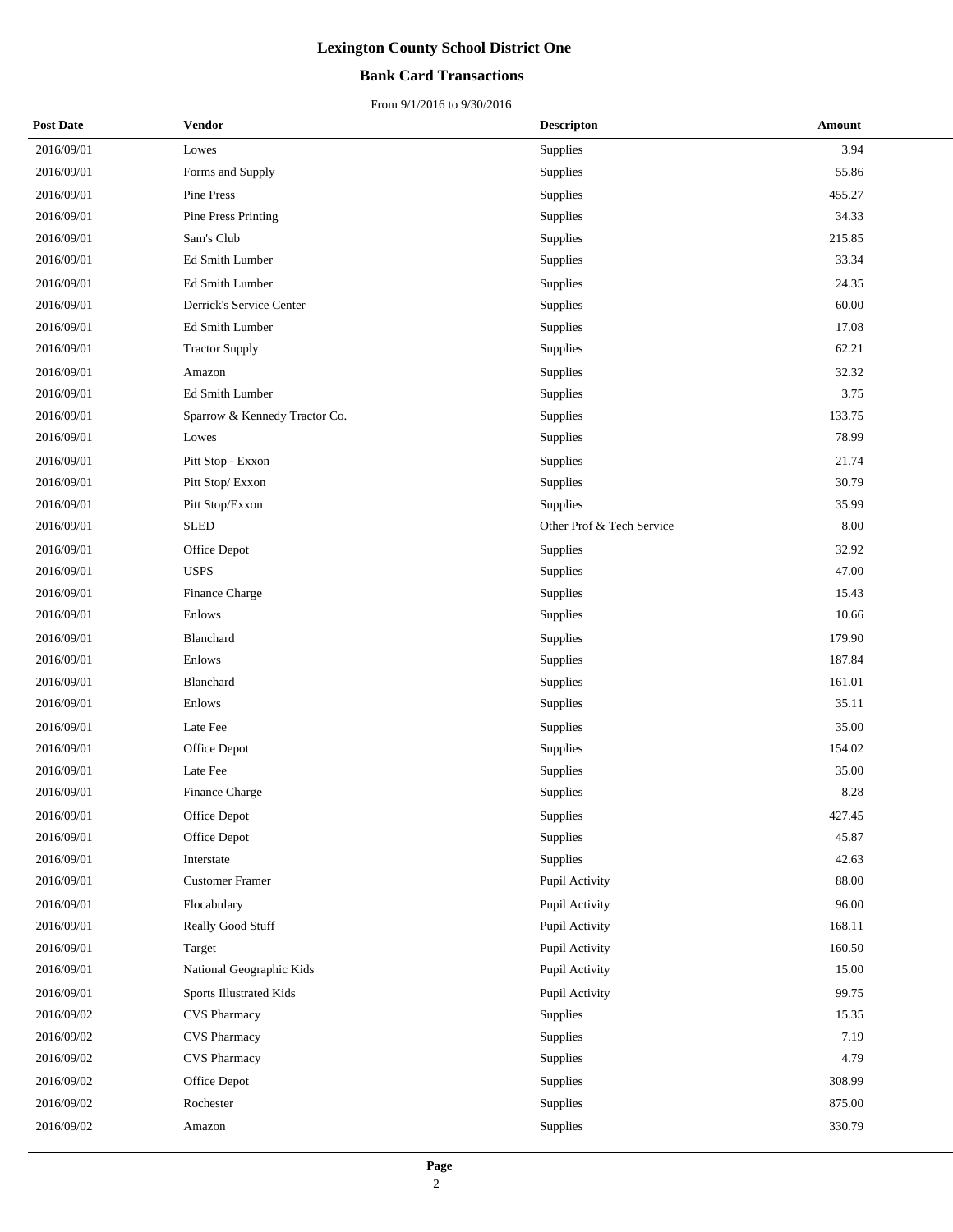### **Bank Card Transactions**

| <b>Post Date</b> | Vendor                        | <b>Descripton</b>         | Amount   |
|------------------|-------------------------------|---------------------------|----------|
| 2016/09/02       | Amazon                        | Supplies                  | 76.89    |
| 2016/09/02       | Optima                        | Supplies                  | 398.95   |
| 2016/09/02       | Amazon                        | Supplies                  | 63.72    |
| 2016/09/02       | <b>Total Office</b>           | Supplies                  | 211.98   |
| 2016/09/02       | Music Dispatch                | Supplies                  | 76.95    |
| 2016/09/02       | The Phoenix Group             | Supplies                  | 35.69    |
| 2016/09/02       | Walmart                       | Supplies                  | 12.65    |
| 2016/09/02       | Walmart                       | Supplies                  | 7.30     |
| 2016/09/02       | Walmart                       | Supplies                  | 53.21    |
| 2016/09/02       | Walmart                       | Supplies                  | 16.95    |
| 2016/09/02       | Weebly Education              | Software Renewal/Agreemen | 79.90    |
| 2016/09/02       | <b>Breakout EDU</b>           | Supplies                  | 147.48   |
| 2016/09/02       | ESPN.Com                      | Periodicals               | 26.00    |
| 2016/09/02       | <b>USA Today</b>              | Periodicals               | 90.00    |
| 2016/09/02       | Amazon                        | Supplies                  | 67.26    |
| 2016/09/02       | Walmart                       | Supplies                  | 54.87    |
| 2016/09/02       | Home Goods                    | Supplies                  | 27.80    |
| 2016/09/02       | Bed Bath and Beyond           | Supplies                  | 57.75    |
| 2016/09/02       | Office Depot                  | Supplies                  | 63.06    |
| 2016/09/02       | Amazon.Com                    | Supplies                  | 124.18   |
| 2016/09/02       | Hobby Lobby                   | Supplies                  | 47.06    |
| 2016/09/02       | Target                        | Supplies                  | 43.82    |
| 2016/09/02       | <b>BBT</b>                    | Other Objects             | 635.39   |
| 2016/09/02       | <b>BBT</b>                    | Other Objects             | 280.93   |
| 2016/09/02       | Wal Mart                      | Supplies                  | 53.13    |
| 2016/09/02       | Lowe's                        | Supplies                  | 26.17    |
| 2016/09/02       | Lowe's                        | Supplies                  | 42.76    |
| 2016/09/02       | Cooper's Corner               | Supplies                  | 51.00    |
| 2016/09/02       | Cooper's Corner               | Supplies                  | 55.00    |
| 2016/09/02       | Lowe's                        | Supplies                  | 53.26    |
| 2016/09/02       | <b>Ed Smith Lumber</b>        | Supplies                  | 43.07    |
| 2016/09/02       | Derricks Service Center       | Supplies                  | 23.51    |
| 2016/09/02       | Lowes                         | Supplies                  | 62.70    |
| 2016/09/02       | Lowes                         | Supplies                  | 159.62   |
| 2016/09/02       | Derricks Service Center       | Supplies                  | 23.55    |
| 2016/09/02       | Murphy Express                | Supplies                  | 17.43    |
| 2016/09/02       | <b>Murphy Express</b>         | Supplies                  | 17.41    |
| 2016/09/02       | Lowes                         | Supplies                  | 85.53    |
| 2016/09/02       | Lowes                         | Supplies                  | 38.26    |
| 2016/09/02       | <b>Staples</b>                | Printing and Binding      | 1,106.67 |
| 2016/09/02       | <b>SLED Background Checks</b> | Other Prof & Tech Service | 1,014.00 |
| 2016/09/02       | Georgia Felony Check          | Other Prof & Tech Service | 15.00    |
| 2016/09/02       | TBI Tennessee Criminal        | Other Prof & Tech Service | 29.00    |
| 2016/09/02       | VA Department of State        | Other Prof & Tech Service | 20.00    |
| 2016/09/02       | Georgia Background Check      | Other Prof & Tech Service | 15.00    |
|                  |                               |                           |          |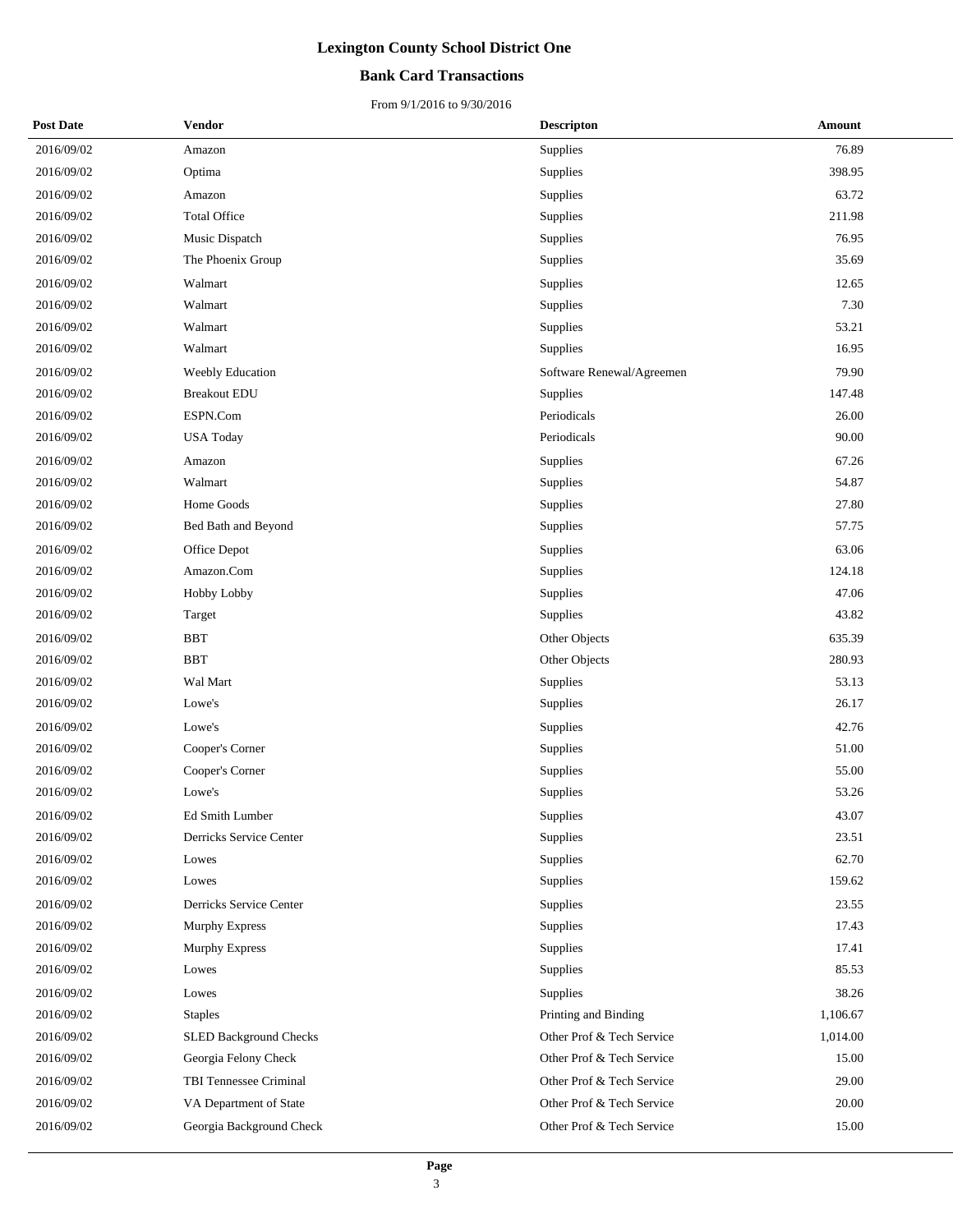## **Bank Card Transactions**

| <b>Post Date</b> | Vendor                            | <b>Descripton</b>          | <b>Amount</b> |
|------------------|-----------------------------------|----------------------------|---------------|
| 2016/09/02       | PA Criminal Record Check          | Other Prof & Tech Service  | 8.00          |
| 2016/09/02       | TBI Tennessee Criminal            | Other Prof & Tech Service  | 29.00         |
| 2016/09/02       | Florida Background check          | Other Prof & Tech Service  | 24.00         |
| 2016/09/02       | Kentucky AOC                      | Other Prof & Tech Service  | 22.00         |
| 2016/09/02       | Florida Background Check          | Other Prof & Tech Service  | 24.00         |
| 2016/09/02       | Target                            | Supplies                   | 106.61        |
| 2016/09/02       | Publix                            | Supplies                   | 48.12         |
| 2016/09/02       | Office Depot                      | Supplies                   | 83.27         |
| 2016/09/02       | Lexington Printing                | Supplies                   | 62.06         |
| 2016/09/02       | Dollar General                    | Supplies                   | 10.70         |
| 2016/09/02       | Dollar General                    | Supplies                   | 2.14          |
| 2016/09/02       | Amazon.com                        | Supplies                   | 27.98         |
| 2016/09/02       | Amazon.com                        | Supplies                   | 89.85         |
| 2016/09/02       | Fatz                              | Supplies                   | 10.88         |
| 2016/09/02       | Kmart                             | Supplies                   | 19.96         |
| 2016/09/02       | Fatz                              | Supplies                   | 10.88         |
| 2016/09/02       | Walgreens                         | Supplies                   | 26.68         |
| 2016/09/02       | Sam's Wholesale                   | Supplies                   | 175.36        |
| 2016/09/02       | Walmart Supercenter               | Supplies                   | 56.37         |
| 2016/09/02       | Micheal's                         | Supplies                   | 16.03         |
| 2016/09/02       | Walmart Supercenter               | Supplies                   | 14.06         |
| 2016/09/02       | Walmart Supercenter               | Supplies                   | 11.73         |
| 2016/09/02       | Walmart Supercenter               | Supplies                   | 54.14         |
| 2016/09/02       | Dollar General                    | Supplies                   | 4.21          |
| 2016/09/02       | Food Lion                         | Supplies                   | 10.32         |
| 2016/09/02       | Hobby Lobby                       | Supplies                   | 57.61         |
| 2016/09/02       | <b>Adobe Monthly Subscription</b> | <b>Technology Supplies</b> | 14.99         |
| 2016/09/02       | $\ensuremath{\mathrm{SCASA}}$     | Dues and Fees              | 175.00        |
| 2016/09/02       | SCASA Registration for            | Dues and Fees              | 175.00        |
| 2016/09/02       | Amazon Prime Membership           | Dues and Fees              | $-105.93$     |
| 2016/09/02       | Firehouse Subs                    | Other Objects              | 100.57        |
| 2016/09/02       | Chick fil a                       | Other Objects              | 5.38          |
| 2016/09/02       | Antai Asian                       | Other Objects              | 24.53         |
| 2016/09/02       | Firehouse Subs Convening          | Other Objects              | 66.19         |
| 2016/09/02       | Fatz Convening                    | Other Objects              | 37.87         |
| 2016/09/02       | Dominos Pizza                     | Supplies                   | 88.10         |
| 2016/09/02       | <b>USPS Gilbert Post Office</b>   | Supplies                   | 196.00        |
| 2016/09/02       | Galt House Hotel                  | Travel                     | 630.72        |
| 2016/09/02       | <b>Halvor Silcott</b>             | Travel                     | 25.00         |
| 2016/09/02       | Columbia Metro Airport            | Travel                     | 36.00         |
| 2016/09/02       | <b>Gault House</b>                | Travel                     | 315.34        |
| 2016/09/02       | Walmart                           | Pupil Activity             | 138.30        |
| 2016/09/02       | Amazon                            | Pupil Activity             | 94.15         |
| 2016/09/02       | Rochester                         | Pupil Activity             | 187.50        |
| 2016/09/02       | 3D Molecular Designs              | Pupil Activity             | 327.69        |
|                  |                                   |                            |               |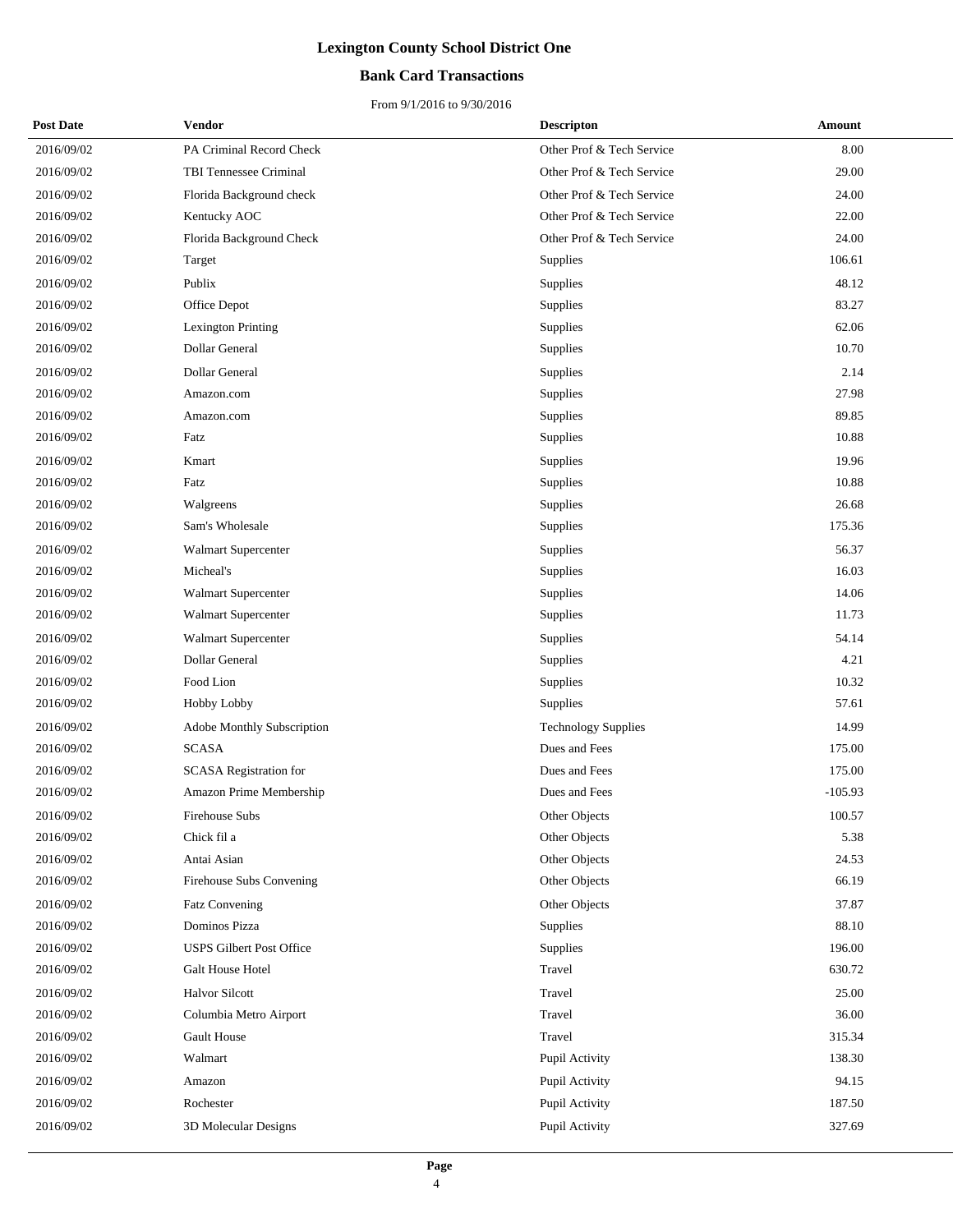## **Bank Card Transactions**

| <b>Post Date</b> | <b>Vendor</b>                       | <b>Descripton</b> | Amount |
|------------------|-------------------------------------|-------------------|--------|
| 2016/09/02       | Walmart                             | Pupil Activity    | 515.47 |
| 2016/09/06       | Office Depot                        | Supplies          | 207.57 |
| 2016/09/06       | Office Depot                        | Supplies          | 5.35   |
| 2016/09/06       | Office Depot                        | Supplies          | 64.81  |
| 2016/09/06       | Wal-Mart                            | Supplies          | 32.50  |
| 2016/09/06       | Trophy and Awards Center            | Supplies          | 14.71  |
| 2016/09/06       | Storage bins for use in Resour      | Supplies          | 21.34  |
| 2016/09/06       | Amazon                              | Supplies          | 77.23  |
| 2016/09/06       | Voices.com                          | Supplies          | 150.00 |
| 2016/09/06       | Columbia Flag                       | Supplies          | 20.22  |
| 2016/09/06       | Amazon.com                          | Supplies          | 41.35  |
| 2016/09/06       | Amazon.com                          | Supplies          | 19.09  |
| 2016/09/06       | Amazon.com                          | Supplies          | 35.97  |
| 2016/09/06       | Walmart                             | Supplies          | 9.69   |
| 2016/09/06       | <b>BBT</b>                          | Other Objects     | 558.38 |
| 2016/09/06       | Murphy Express                      | Supplies          | 17.99  |
| 2016/09/06       | Murphy Express                      | Supplies          | 8.10   |
| 2016/09/06       | Smith and Jones Janitorial          | Supplies          | 239.26 |
| 2016/09/06       | Lowe's                              | Supplies          | 45.92  |
| 2016/09/06       | Murphy Express                      | Supplies          | 17.60  |
| 2016/09/06       | Office Depot                        | Supplies          | 100.86 |
| 2016/09/06       | <b>Vortex Creations</b>             | Supplies          | 287.50 |
| 2016/09/06       | <b>Vortex Creations</b>             | Supplies          | 287.50 |
| 2016/09/06       | <b>Vortex Creations</b>             | Supplies          | 287.50 |
| 2016/09/06       | Office Depot                        | Supplies          | 566.01 |
| 2016/09/06       | Office Depot                        | Supplies          | 84.57  |
| 2016/09/06       | <b>School Nutrition Association</b> | Dues and Fees     | 100.00 |
| 2016/09/06       | Grainger                            | Supplies          | 166.38 |
| 2016/09/06       | Grainger                            | Supplies          | 166.39 |
| 2016/09/06       | Grainger                            | Supplies          | 166.39 |
| 2016/09/06       | Grainger                            | Supplies          | 166.39 |
| 2016/09/06       | Grainger                            | Supplies          | 166.38 |
| 2016/09/06       | Grainger                            | Supplies          | 166.38 |
| 2016/09/06       | JW Pepper and Son                   | Pupil Activity    | 23.74  |
| 2016/09/06       | Smartsheet                          | Pupil Activity    | 249.00 |
| 2016/09/06       | Wal-Mart                            | Pupil Activity    | 145.04 |
| 2016/09/06       | Walmart                             | Pupil Activity    | 71.36  |
| 2016/09/06       | Walmart                             | Pupil Activity    | 249.74 |
| 2016/09/06       | Amazon.com                          | Pupil Activity    | 128.35 |
| 2016/09/06       | Amazon.com                          | Pupil Activity    | 187.24 |
| 2016/09/06       | Amazon                              | Pupil Activity    | 181.64 |
| 2016/09/06       | Hotels.Com                          | Pupil Activity    | 462.70 |
| 2016/09/06       | Aloft in Charleston                 | Pupil Activity    | 180.47 |
| 2016/09/06       | PP*RSHELLDULA                       | Pupil Activity    | 63.10  |
| 2016/09/06       | Finance Charge                      | Pupil Activity    | 13.46  |
|                  |                                     |                   |        |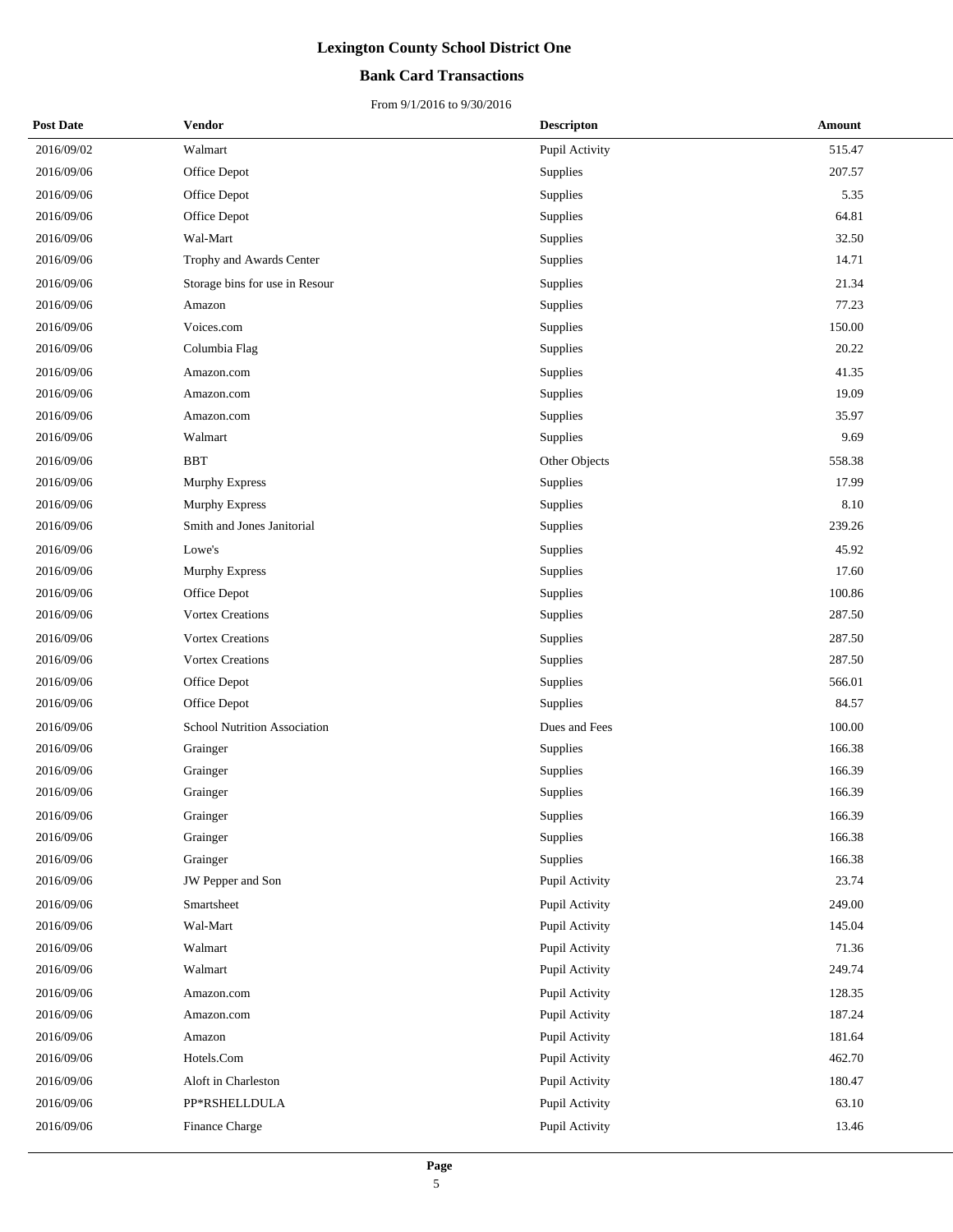## **Bank Card Transactions**

| <b>Post Date</b> | Vendor                         | <b>Descripton</b>          | Amount   |
|------------------|--------------------------------|----------------------------|----------|
| 2016/09/06       | Walmart                        | Pupil Activity             | 63.75    |
| 2016/09/06       | Wal-Mart                       | Pupil Activity             | 149.76   |
| 2016/09/06       | <b>AED</b> Superstore          | Pupil Activity             | 397.50   |
| 2016/09/07       | <b>Next Steps</b>              | Travel                     | 375.00   |
| 2016/09/07       | Amazon.com                     | <b>Library Books</b>       | 63.57    |
| 2016/09/07       | Amazon.com                     | <b>Library Books</b>       | 24.56    |
| 2016/09/07       | Amazon.com                     | <b>Library Books</b>       | 96.13    |
| 2016/09/07       | Amazon                         | Library Books              | 178.39   |
| 2016/09/07       | PAYPAL*SNUG 402-935-7733 CA    | Travel                     | 590.00   |
| 2016/09/07       | NIGP 800-367-6447 VA           | Travel                     | 89.10    |
| 2016/09/07       | NIGP 800-367-6447 VA           | Travel                     | 71.10    |
| 2016/09/07       | NIGP 800-367-6447 VA           | Travel                     | 89.10    |
| 2016/09/07       | DELTA AIR Baggage Fee ST LOUIS | Travel                     | 25.00    |
| 2016/09/07       | UNION STATION HOTEL ST. LOUIS  | Travel                     | 1,219.61 |
| 2016/09/07       | PAYPAL*SNUG 402-935-7733 CA    | Travel                     | 590.00   |
| 2016/09/07       | AMERICAN AIR0017895901377 FORT | Travel                     | 420.20   |
| 2016/09/07       | AMERICAN AIR0017895901378      | Travel                     | 420.20   |
| 2016/09/07       | Lowe's                         | Supplies                   | 45.37    |
| 2016/09/07       | Quick Serve                    | Supplies                   | 37.22    |
| 2016/09/07       | Lowe's                         | Supplies                   | 56.71    |
| 2016/09/07       | Wal Mart                       | Supplies                   | 67.93    |
| 2016/09/07       | <b>SLED</b>                    | Other Prof & Tech Service  | 88.00    |
| 2016/09/07       | Sam's                          | Supplies                   | 98.91    |
| 2016/09/07       | Walmart                        | Supplies                   | 28.98    |
| 2016/09/07       | Walmart                        | Supplies                   | 5.74     |
| 2016/09/07       | Walmart                        | Supplies                   | 253.86   |
| 2016/09/07       | Walmart                        | Supplies                   | 10.83    |
| 2016/09/07       | Office Depot                   | Supplies                   | 247.89   |
| 2016/09/07       | Office Depot                   | Supplies                   | 12.00    |
| 2016/09/07       | Krispy Kreme                   | Supplies                   | 163.23   |
| 2016/09/07       | Walmart                        | Supplies                   | 34.08    |
| 2016/09/07       | Office Depot                   | Supplies                   | 125.49   |
| 2016/09/07       | Office Depot                   | <b>Technology Supplies</b> | 130.09   |
| 2016/09/07       | Quia Web                       | Software Renewal/Agreemen  | 49.00    |
| 2016/09/07       | <b>Best Buy</b>                | Supplies                   | 85.59    |
| 2016/09/07       | <b>NSPRA</b>                   | Supplies                   | 265.95   |
| 2016/09/07       | Envato                         | Supplies                   | 50.00    |
| 2016/09/07       | Press Plus                     | Periodicals                | 8.95     |
| 2016/09/07       | The UPS Store                  | Pupil Activity             | 707.75   |
| 2016/09/07       | Dollar Store                   | Pupil Activity             | 6.42     |
| 2016/09/07       | Wal Mart                       | Pupil Activity             | 53.47    |
| 2016/09/21       | Amazon.com                     | Supplies                   | 99.95    |
| 2016/09/21       | Follett                        | Supplies                   | 100.00   |
| 2016/09/22       | <b>SHUTTERSTOCK</b>            | Software Renewal/Agreemen  | 49.00    |
| 2016/09/22       | WEEBLY                         | Software Renewal/Agreemen  | 19.95    |
|                  |                                |                            |          |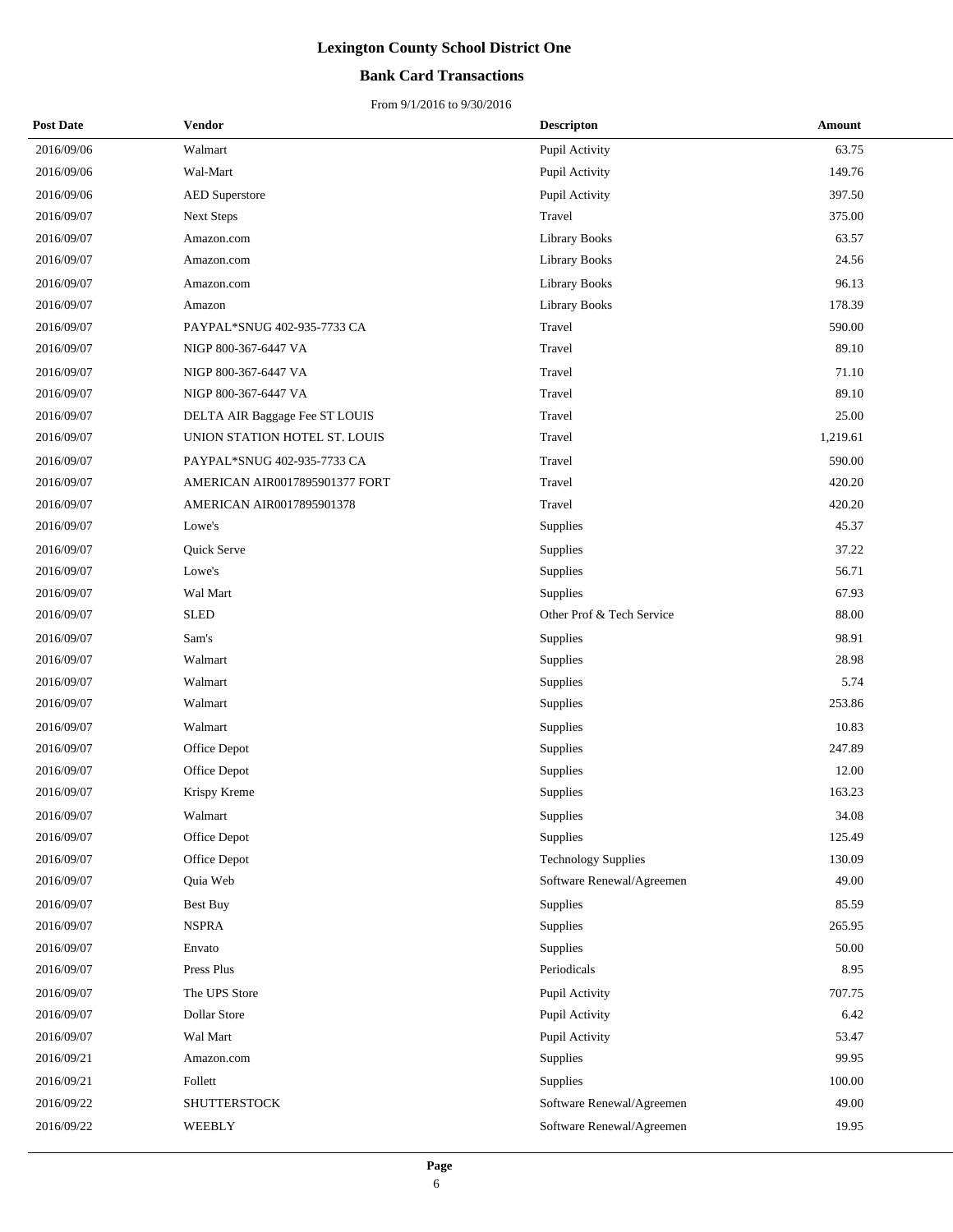## **Bank Card Transactions**

| <b>Post Date</b> | Vendor                     | <b>Descripton</b>         | Amount   |
|------------------|----------------------------|---------------------------|----------|
| 2016/09/22       | WEEBLY                     | Software Renewal/Agreemen | $-19.95$ |
| 2016/09/22       | SURVEYMONKEY.COM           | Software Renewal/Agreemen | 204.00   |
| 2016/09/22       | <b>USPS</b>                | Supplies                  | 26.59    |
| 2016/09/22       | MICHAELS.COM               | Supplies                  | 114.37   |
| 2016/09/22       | VISTAPRINT.COM             | Printing and Binding      | 232.99   |
| 2016/09/22       | LR Hook                    | Repairs and Maintenance   | 79.31    |
| 2016/09/22       | Enlows                     | Supplies-Maintenace       | 106.54   |
| 2016/09/22       | Jim Hudson Ford            | Supplies-Maintenace       | 118.19   |
| 2016/09/22       | Ferguson                   | Supplies-Maintenace       | 20.55    |
| 2016/09/22       | Hosepower USA              | Supplies-Maintenace       | 122.87   |
| 2016/09/22       | <b>NAPA</b>                | Supplies-Maintenace       | 76.78    |
| 2016/09/22       | Shell Oil                  | Supplies-Maintenace       | 32.65    |
| 2016/09/22       | Circuit Specialist         | Supplies-Maintenace       | 52.37    |
| 2016/09/22       | Enlows                     | Supplies-Maintenace       | 89.78    |
| 2016/09/22       | <b>NAPA</b>                | Supplies-Maintenace       | 76.78    |
| 2016/09/22       | Lowe's                     | Supplies-Maintenace       | 11.12    |
| 2016/09/22       | Shell Oil                  | Supplies-Maintenace       | 80.00    |
| 2016/09/22       | Shell Oil                  | Supplies-Maintenace       | 32.33    |
| 2016/09/22       | Shell Oil                  | Supplies-Maintenace       | 85.00    |
| 2016/09/22       | Shell Oil                  | Supplies-Maintenace       | 32.66    |
| 2016/09/22       | Shell Oil                  | Supplies-Maintenace       | 85.00    |
| 2016/09/22       | McDonald's                 | Supplies-Maintenace       | 6.41     |
| 2016/09/22       | Shell Oil                  | Supplies-Maintenace       | 80.00    |
| 2016/09/22       | Shell Oil                  | Supplies-Maintenace       | 30.22    |
| 2016/09/22       | Shell Oil                  | Supplies-Maintenace       | 85.00    |
| 2016/09/22       | THE HOME DEPOT             | Supplies                  | 167.16   |
| 2016/09/22       | <b>LOWES</b>               | Supplies                  | 384.74   |
| 2016/09/22       | <b>EXXONMOBIL</b>          | Supplies                  | 62.73    |
| 2016/09/22       | ADVANCED DOC SYSTEM        | Supplies                  | 51.30    |
| 2016/09/22       | <b>LOWES</b>               | Supplies                  | 105.50   |
| 2016/09/22       | <b>LOWES</b>               | Supplies                  | 34.10    |
| 2016/09/22       | <b>KMART</b>               | Supplies                  | 62.97    |
| 2016/09/22       | LOWES                      | Supplies                  | 114.86   |
| 2016/09/22       | TRACTOR SUPPLY CO          | Supplies                  | 130.30   |
| 2016/09/22       | <b>A-Z LAWNMOWER PARTS</b> | Supplies                  | 146.57   |
| 2016/09/22       | <b>LOWES</b>               | Supplies                  | 313.02   |
| 2016/09/22       | <b>A-Z LAWNMOWER PARTS</b> | Supplies                  | 200.99   |
| 2016/09/22       | <b>EXXONMOBIL</b>          | Supplies                  | 68.99    |
| 2016/09/22       | <b>A-Z LAWNMOWER PARTS</b> | Supplies                  | 73.45    |
| 2016/09/22       | NORTHERN TOOL              | Supplies                  | 439.68   |
| 2016/09/22       | City Electric              | Supplies-Maintenace       | 25.51    |
| 2016/09/22       | City Electric              | Supplies-Maintenace       | 67.41    |
| 2016/09/22       | City Electric              | Supplies-Maintenace       | 13.12    |
| 2016/09/22       | WP Law                     | Supplies-Maintenace       | 80.77    |
| 2016/09/22       | City Electric              | Supplies-Maintenace       | 23.44    |
|                  |                            |                           |          |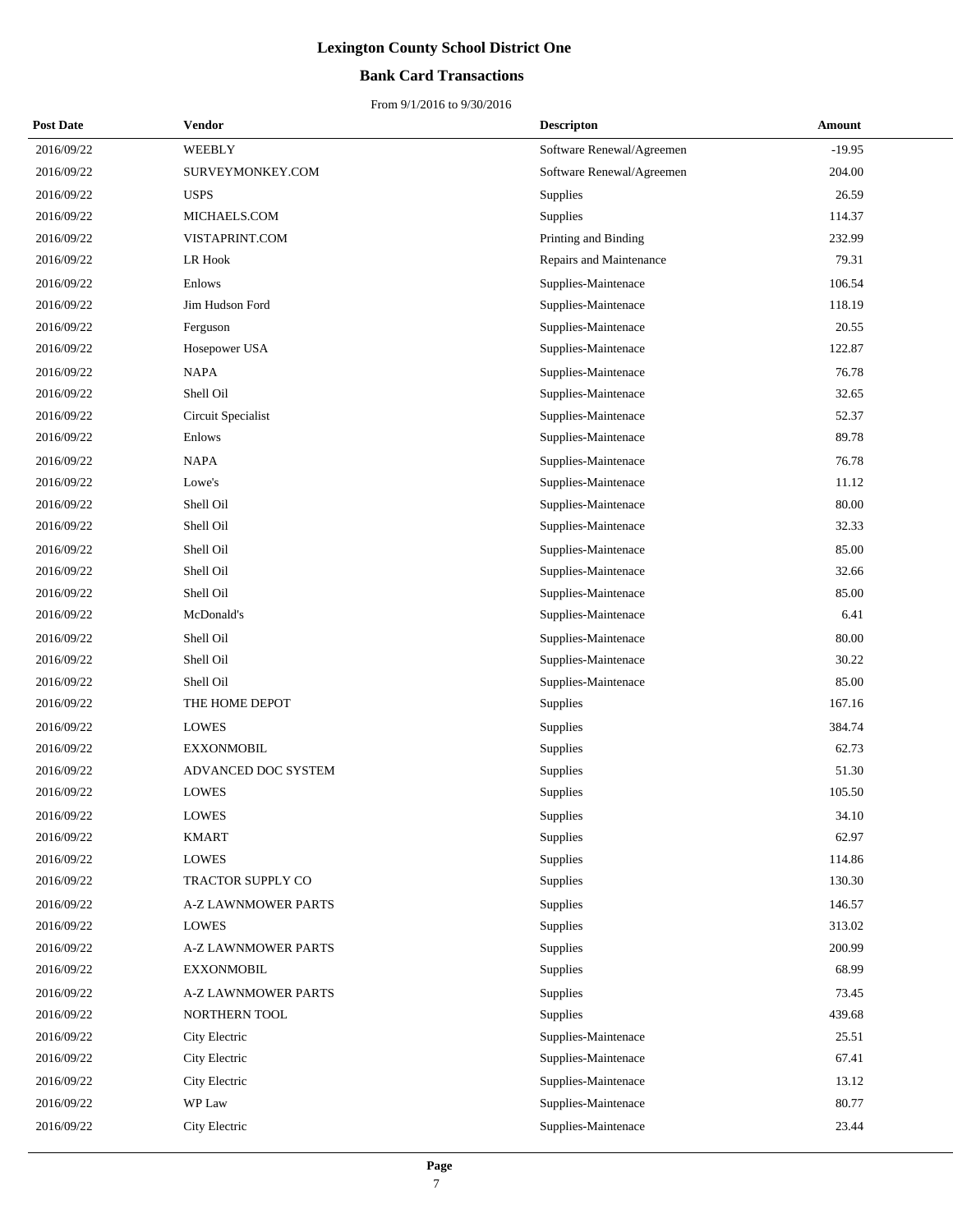## **Bank Card Transactions**

| <b>Post Date</b> | Vendor               | <b>Descripton</b>   | Amount |
|------------------|----------------------|---------------------|--------|
| 2016/09/22       | Ferguson             | Supplies-Maintenace | 12.63  |
| 2016/09/22       | City Electric        | Supplies-Maintenace | 151.52 |
| 2016/09/22       | Whaley               | Supplies-Maintenace | 175.27 |
| 2016/09/22       | City Electric        | Supplies-Maintenace | 26.65  |
| 2016/09/22       | Home Depot           | Supplies-Maintenace | 20.29  |
| 2016/09/22       | Carpet One           | Supplies-Maintenace | 89.88  |
| 2016/09/22       | Ed Smith Lumber      | Supplies-Maintenace | 18.46  |
| 2016/09/22       | Ed Smith Lumber      | Supplies-Maintenace | 12.31  |
| 2016/09/22       | Sparrow & Kennedy    | Supplies-Maintenace | 86.56  |
| 2016/09/22       | Mid State Inc        | Supplies-Maintenace | 165.40 |
| 2016/09/22       | Ferguson             | Supplies-Maintenace | 7.19   |
| 2016/09/22       | City Electric        | Supplies-Maintenace | 85.19  |
| 2016/09/22       | Lowe's               | Supplies-Maintenace | 27.11  |
| 2016/09/22       | City Electric        | Supplies-Maintenace | 30.13  |
| 2016/09/22       | City Electric        | Supplies-Maintenace | 161.37 |
| 2016/09/22       | City Electric        | Supplies-Maintenace | 134.16 |
| 2016/09/22       | Walker Hardware      | Supplies-Maintenace | 4.62   |
| 2016/09/22       | Gateway              | Supplies-Maintenace | 95.29  |
| 2016/09/22       | City Electric        | Supplies-Maintenace | 170.10 |
| 2016/09/22       | Lowe's               | Supplies-Maintenace | 35.53  |
| 2016/09/22       | Gateway              | Supplies-Maintenace | 118.97 |
| 2016/09/22       | Walker Hardware      | Supplies-Maintenace | 4.12   |
| 2016/09/22       | Walker Hardware      | Supplies-Maintenace | 6.99   |
| 2016/09/22       | Walker Hardware      | Supplies-Maintenace | 3.50   |
| 2016/09/22       | Gateway              | Supplies-Maintenace | 42.59  |
| 2016/09/22       | WP Law               | Supplies-Maintenace | 137.69 |
| 2016/09/22       | Lowe's               | Supplies-Maintenace | 16.84  |
| 2016/09/22       | L Fishman & Son      | Supplies-Maintenace | 25.04  |
| 2016/09/22       | Home Depot           | Supplies-Maintenace | 73.66  |
| 2016/09/22       | Home Depot           | Supplies-Maintenace | 48.72  |
| 2016/09/22       | Lowe's               | Supplies-Maintenace | 29.81  |
| 2016/09/22       | Home Depot           | Supplies-Maintenace | 193.82 |
| 2016/09/22       | City Electric        | Supplies-Maintenace | 196.80 |
| 2016/09/22       | City Electric        | Supplies-Maintenace | 178.65 |
| 2016/09/22       | City Electric        | Supplies-Maintenace | 76.73  |
| 2016/09/22       | City Electric        | Supplies-Maintenace | 131.78 |
| 2016/09/22       | Lexington True Value | Supplies-Maintenace | 10.69  |
| 2016/09/22       | City Electric        | Supplies-Maintenace | 29.54  |
| 2016/09/22       | City Electric        | Supplies-Maintenace | 20.78  |
| 2016/09/22       | Huber                | Supplies-Maintenace | 49.17  |
| 2016/09/22       | Gateway              | Supplies-Maintenace | 22.07  |
| 2016/09/22       | Lowe's               | Supplies-Maintenace | 105.42 |
| 2016/09/22       | City Electric        | Supplies-Maintenace | 74.84  |
| 2016/09/22       | Ferguson             | Supplies-Maintenace | 109.24 |
| 2016/09/22       | Lowe's               | Supplies-Maintenace | 32.27  |
|                  |                      |                     |        |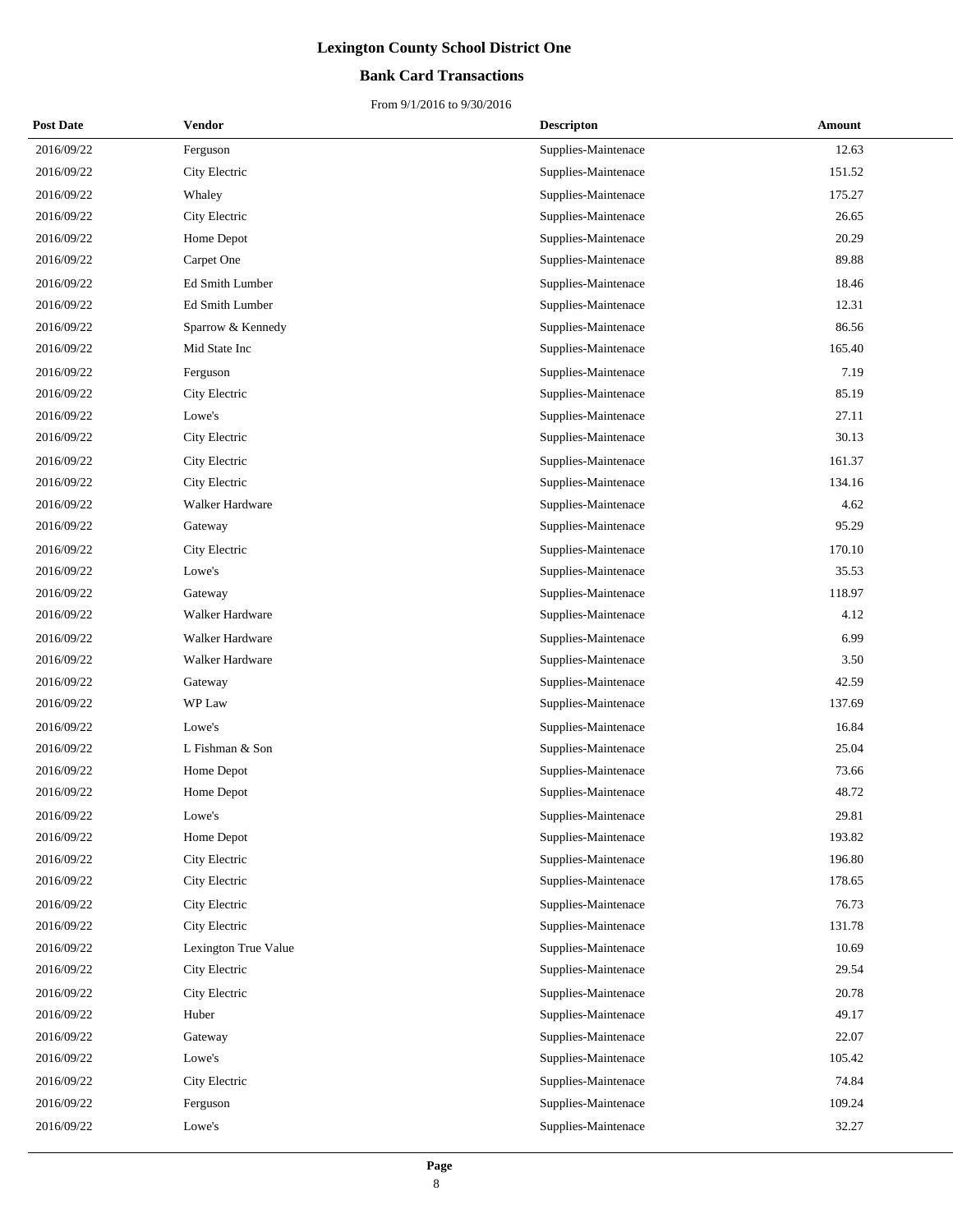## **Bank Card Transactions**

| <b>Post Date</b> | Vendor                        | <b>Descripton</b>       | Amount   |
|------------------|-------------------------------|-------------------------|----------|
| 2016/09/22       | Ferguson                      | Supplies-Maintenace     | 213.57   |
| 2016/09/22       | Gateway                       | Supplies-Maintenace     | 12.58    |
| 2016/09/22       | AutoZone                      | Supplies-Maintenace     | 127.18   |
| 2016/09/22       | Lowe's                        | Supplies-Maintenace     | 36.33    |
| 2016/09/22       | Lowe's                        | Supplies-Maintenace     | 24.37    |
| 2016/09/22       | Lexington True Value Hardware | Supplies-Maintenace     | 20.96    |
| 2016/09/22       | Lowe's                        | Supplies-Maintenace     | 40.62    |
| 2016/09/22       | <b>ADM</b> Signs              | Supplies-Maintenace     | 16.05    |
| 2016/09/22       | AutoZone                      | Supplies-Maintenace     | 114.34   |
| 2016/09/22       | Lowe's                        | Supplies-Maintenace     | 15.59    |
| 2016/09/22       | Sherwin Williams              | Supplies-Maintenace     | 75.91    |
| 2016/09/22       | Lowe's                        | Supplies-Maintenace     | 45.68    |
| 2016/09/22       | <b>LR</b> Gorrell             | Supplies-Maintenace     | 406.60   |
| 2016/09/22       | City Electric                 | Supplies-Maintenace     | 330.82   |
| 2016/09/22       | A-Z Lawnmower                 | Supplies-Maintenace     | 61.75    |
| 2016/09/22       | Gateway                       | Supplies-Maintenace     | 89.28    |
| 2016/09/22       | Lowe's                        | Supplies-Maintenace     | 91.98    |
| 2016/09/22       | City Electric                 | Supplies-Maintenace     | 51.79    |
| 2016/09/22       | City Electric                 | Supplies-Maintenace     | 114.81   |
| 2016/09/22       | WP Law                        | Supplies-Maintenace     | 124.93   |
| 2016/09/22       | Lowe's                        | Supplies-Maintenace     | 39.12    |
| 2016/09/22       | Amazon                        | Supplies-Maintenace     | 25.18    |
| 2016/09/22       | Mr. Tint                      | Repairs and Maintenance | 349.00   |
| 2016/09/22       | Ferguson                      | Supplies-Maintenace     | 44.05    |
| 2016/09/22       | City Electric                 | Supplies-Maintenace     | 75.61    |
| 2016/09/22       | Lowe's                        | Supplies-Maintenace     | 138.68   |
| 2016/09/22       | Huber                         | Supplies-Maintenace     | 21.34    |
| 2016/09/22       | Sherwin Williams              | Supplies-Maintenace     | 42.82    |
| 2016/09/22       | Sox Fence & Supply            | Supplies-Maintenace     | $-40.93$ |
| 2016/09/22       | City Electric                 | Supplies-Maintenace     | 15.26    |
| 2016/09/22       | City Electric                 | Supplies-Maintenace     | 199.15   |
| 2016/09/22       | Lowe's                        | Supplies-Maintenace     | 79.21    |
| 2016/09/22       | Gateway                       | Supplies-Maintenace     | 13.57    |
| 2016/09/22       | Sparrow & Kennedy             | Supplies-Maintenace     | 137.20   |
| 2016/09/22       | Lowe's                        | Supplies-Maintenace     | 34.92    |
| 2016/09/22       | WAL-MART                      | Pupil Activity          | 213.12   |
| 2016/09/22       | WM SUPERCENTER                | Pupil Activity          | 18.49    |
| 2016/09/22       | WM SUPERCENTER                | Pupil Activity          | 395.67   |
| 2016/09/22       | WM SUPERCENTER                | Pupil Activity          | 194.84   |
| 2016/09/22       | WM SUPERCENTER                | Pupil Activity          | 80.92    |
| 2016/09/22       | WM SUPERCENTER                | Pupil Activity          | 81.31    |
| 2016/09/22       | TEACHERSPAYTEACHERS.COM       | Pupil Activity          | 12.00    |
| 2016/09/23       | <b>USA Test Prep</b>          | Travel                  | 130.00   |
| 2016/09/23       | Dharma Trading Co.            | <b>Supplies</b>         | 117.71   |
| 2016/09/23       | Walker Hardware               | Supplies                | 43.17    |
|                  |                               |                         |          |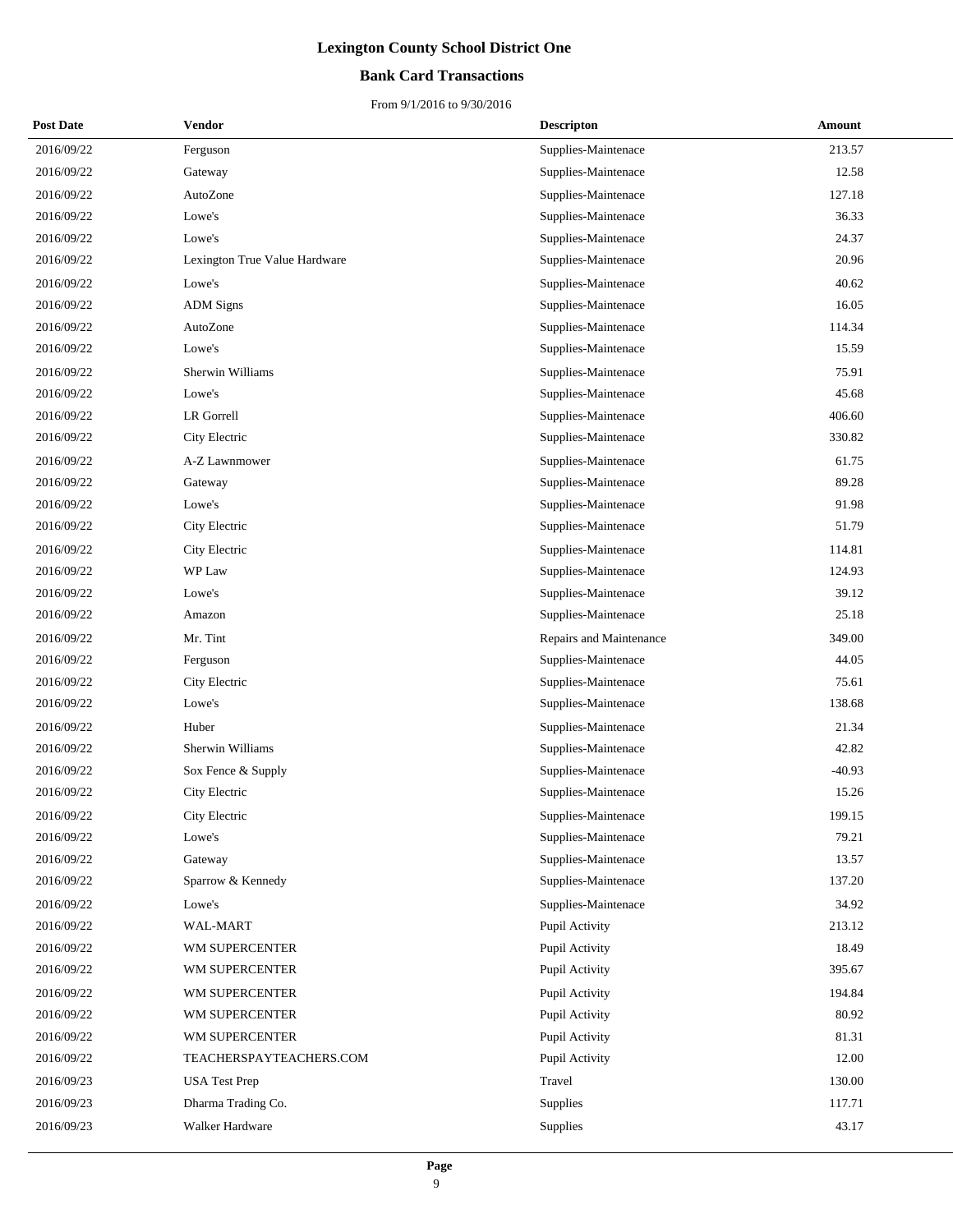## **Bank Card Transactions**

| <b>Post Date</b> | Vendor                     | <b>Descripton</b>       | Amount |
|------------------|----------------------------|-------------------------|--------|
| 2016/09/23       | Lowe's #02967              | Supplies                | 59.19  |
| 2016/09/23       | Sunoco                     | Supplies                | 12.66  |
| 2016/09/23       | <b>AMAZON</b>              | Supplies                | 57.06  |
| 2016/09/23       | <b>NAfME</b>               | Travel                  | 125.00 |
| 2016/09/23       | <b>BEST BUY</b>            | Supplies                | 29.95  |
| 2016/09/23       | LR Hook Tire               | Repairs and Maintenance | 16.95  |
| 2016/09/23       | Meineke                    | Repairs and Maintenance | 148.48 |
| 2016/09/23       | Karl Crapps                | Repairs and Maintenance | 10.00  |
| 2016/09/23       | A-Z Lawnmower              | Supplies-Maintenace     | 15.92  |
| 2016/09/23       | AutoZone                   | Supplies-Maintenace     | 25.61  |
| 2016/09/23       | A-Z Lawnmower              | Supplies-Maintenace     | 44.72  |
| 2016/09/23       | Enlows                     | Supplies-Maintenace     | 125.46 |
| 2016/09/23       | Sparrow & Kennedy          | Supplies-Maintenace     | 133.99 |
| 2016/09/23       | AutoZone                   | Supplies-Maintenace     | 123.97 |
| 2016/09/23       | Bobcat of Columbia         | Supplies-Maintenace     | 180.30 |
| 2016/09/23       | Amazon                     | Supplies-Maintenace     | 38.71  |
| 2016/09/23       | AutoZone                   | Supplies-Maintenace     | 123.97 |
| 2016/09/23       | Enlows                     | Supplies-Maintenace     | 166.00 |
| 2016/09/23       | A-Z Lawnmower              | Supplies-Maintenace     | 34.14  |
| 2016/09/23       | A-Z Lawnmower              | Supplies-Maintenace     | 98.14  |
| 2016/09/23       | Northeast Lock Corp.       | Supplies-Maintenace     | 68.77  |
| 2016/09/23       | Lexington True Value       | Supplies-Maintenace     | 51.34  |
| 2016/09/23       | Shell Oil                  | Supplies                | 51.52  |
| 2016/09/23       | Lowe's #02967              | Supplies                | 228.77 |
| 2016/09/23       | Walker Hardware            | Supplies                | 5.70   |
| 2016/09/23       | Shell Oil                  | Supplies                | 52.55  |
| 2016/09/23       | A-Z Lawnmower              | Supplies-Maintenace     | 30.55  |
| 2016/09/23       | Walker Hardware            | Supplies-Maintenace     | 20.83  |
| 2016/09/23       | Sherwin Williams           | Supplies-Maintenace     | 165.45 |
| 2016/09/23       | <b>ABC</b> Supply          | Supplies-Maintenace     | 136.71 |
| 2016/09/23       | Sherwin Williams           | Supplies-Maintenace     | 189.06 |
| 2016/09/23       | Sherwin Williams           | Supplies-Maintenace     | 42.82  |
| 2016/09/23       | Lowe's                     | Supplies-Maintenace     | 98.29  |
| 2016/09/23       | A-Z Lawnmower              | Supplies-Maintenace     | 23.69  |
| 2016/09/23       | A-Z Lawnmower              | Supplies-Maintenace     | 66.13  |
| 2016/09/23       | <b>Epting Distributors</b> | Supplies-Maintenace     | 298.73 |
| 2016/09/23       | A-Z Lawnmower              | Supplies-Maintenace     | 121.34 |
| 2016/09/23       | A-Z Lawnmower              | Supplies-Maintenace     | 97.16  |
| 2016/09/23       | Cart's Plus                | Supplies-Maintenace     | 54.57  |
| 2016/09/23       | Palmetto Kustom Kartz      | Supplies-Maintenace     | 6.42   |
| 2016/09/23       | <b>ABC</b> Supply          | Supplies-Maintenace     | 136.72 |
| 2016/09/23       | Mayer                      | Supplies-Maintenace     | 52.78  |
| 2016/09/23       | A-Z Lawnmower              | Supplies-Maintenace     | 14.07  |
| 2016/09/23       | Sherwin Williams           | Supplies-Maintenace     | 48.44  |
| 2016/09/23       | A-Z Lawnmower              | Supplies-Maintenace     | 68.34  |
|                  |                            |                         |        |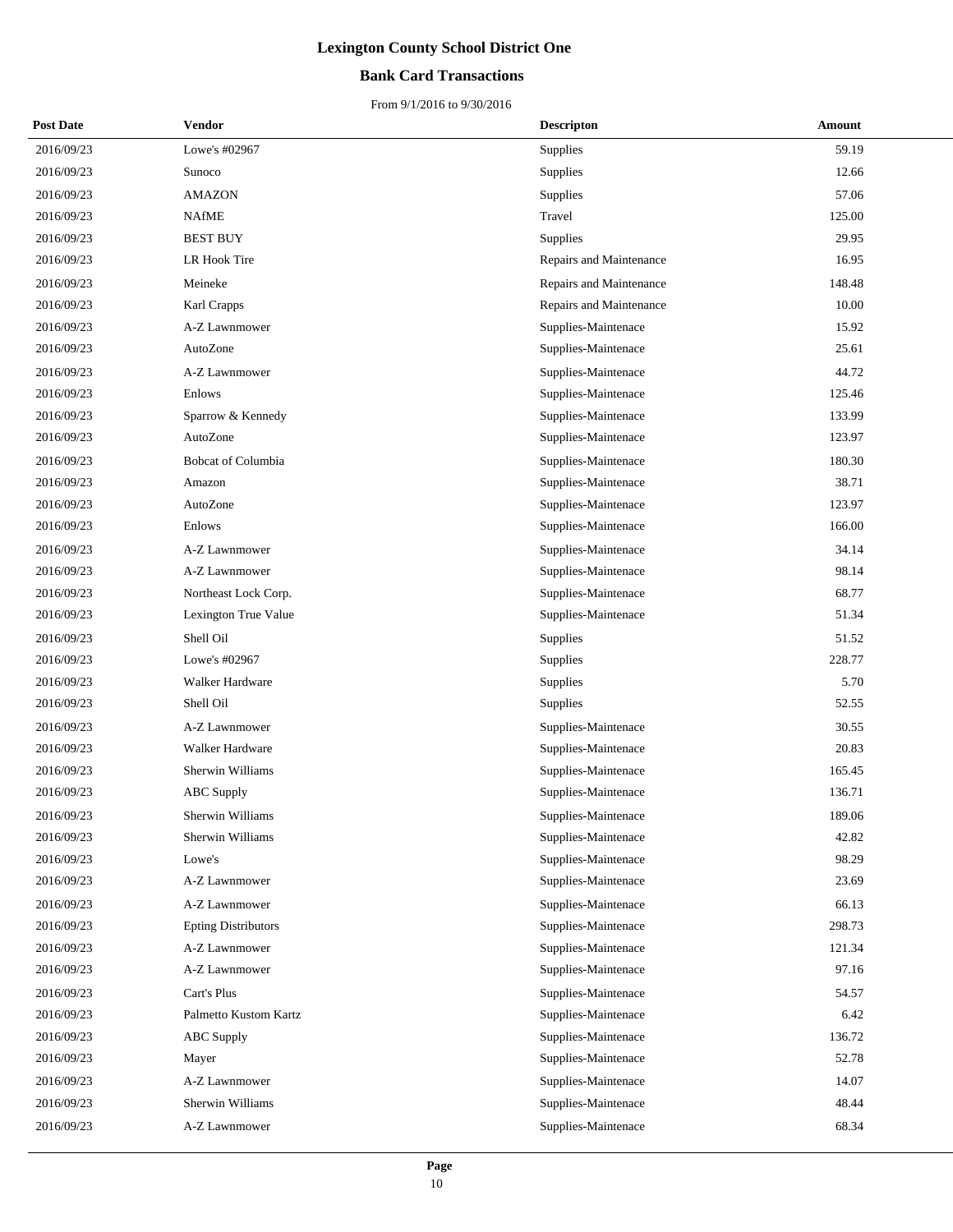### **Bank Card Transactions**

| <b>Post Date</b> | Vendor                   | <b>Descripton</b>    | Amount   |
|------------------|--------------------------|----------------------|----------|
| 2016/09/23       | Sox Fence & Supply       | Supplies-Maintenace  | 365.42   |
| 2016/09/23       | A-Z Lawnmower            | Supplies-Maintenace  | 133.60   |
| 2016/09/23       | A-Z Lawnmower            | Supplies-Maintenace  | 98.13    |
| 2016/09/23       | Enlows                   | Supplies-Maintenace  | 164.06   |
| 2016/09/23       | Lexington True Value     | Supplies-Maintenace  | 5.55     |
| 2016/09/23       | Barnes & Noble           | Pupil Activity       | 26.73    |
| 2016/09/23       | Barnes & Noble           | Pupil Activity       | 470.80   |
| 2016/09/23       | Walker Hardware          | Pupil Activity       | 25.36    |
| 2016/09/23       | Murphy Express           | Pupil Activity       | 22.71    |
| 2016/09/23       | Lowes                    | Pupil Activity       | 24.98    |
| 2016/09/23       | Shell Oil                | Pupil Activity       | 10.99    |
| 2016/09/23       | Piggly Wiggly            | Pupil Activity       | 5.35     |
| 2016/09/23       | Ferguson                 | Pupil Activity       | 16.02    |
| 2016/09/23       | <b>Patterson Medical</b> | Pupil Activity       | 142.66   |
| 2016/09/23       | Lowe's #02967            | Pupil Activity       | 98.78    |
| 2016/09/23       | Lowe's #02967            | Pupil Activity       | 43.68    |
| 2016/09/23       | Lowe's #02967            | Pupil Activity       | 12.81    |
| 2016/09/23       | Shell Oil                | Pupil Activity       | 8.40     |
| 2016/09/23       | Lowes                    | Pupil Activity       | 122.88   |
| 2016/09/23       | Lowes                    | Pupil Activity       | $-67.28$ |
| 2016/09/23       | Walmart                  | Pupil Activity       | 24.48    |
| 2016/09/23       | Suplay Wrestlers         | Pupil Activity       | 197.89   |
| 2016/09/23       | The Windemere Club       | Pupil Activity       | 300.00   |
| 2016/09/23       | Walmart #0881            | Pupil Activity       | 63.60    |
| 2016/09/23       | Domino's                 | Pupil Activity       | 54.78    |
| 2016/09/23       | Lowe's #02967            | Pupil Activity       | 53.46    |
| 2016/09/23       | Lowe's #02967            | Pupil Activity       | 53.46    |
| 2016/09/23       | Shumpert's IGA           | Pupil Activity       | 10.26    |
| 2016/09/26       | Office Dept              | Supplies             | 24.70    |
| 2016/09/26       | Office Depot             | Supplies             | 22.99    |
| 2016/09/26       | Amazon                   | Supplies             | 20.99    |
| 2016/09/26       | Amazon                   | Supplies             | 39.25    |
| 2016/09/26       | <b>Ultimate Office</b>   | <b>Supplies</b>      | 161.43   |
| 2016/09/26       | Office Depot             | Supplies             | 104.84   |
| 2016/09/26       | <b>McCall Patterns</b>   | Supplies             | 47.50    |
| 2016/09/26       | Derrick's Service Ctr.   | Supplies             | 29.70    |
| 2016/09/26       | Dollar General           | <b>Supplies</b>      | 28.89    |
| 2016/09/26       | Office Depot             | Pupil Activity       | 32.09    |
| 2016/09/26       | Amazon                   | Pupil Activity       | 59.85    |
| 2016/09/28       | Cable & Connection       | Supplies             | 257.22   |
| 2016/09/28       | Office Depot             | Supplies             | 219.32   |
| 2016/09/28       | Laminator.com            | Supplies             | 241.41   |
| 2016/09/28       | Office Depot             | Supplies             | 169.88   |
| 2016/09/28       | Audible                  | <b>Library Books</b> | 21.00    |
| 2016/09/28       | Gourmet To Go            | Other Objects        | 98.75    |
|                  |                          |                      |          |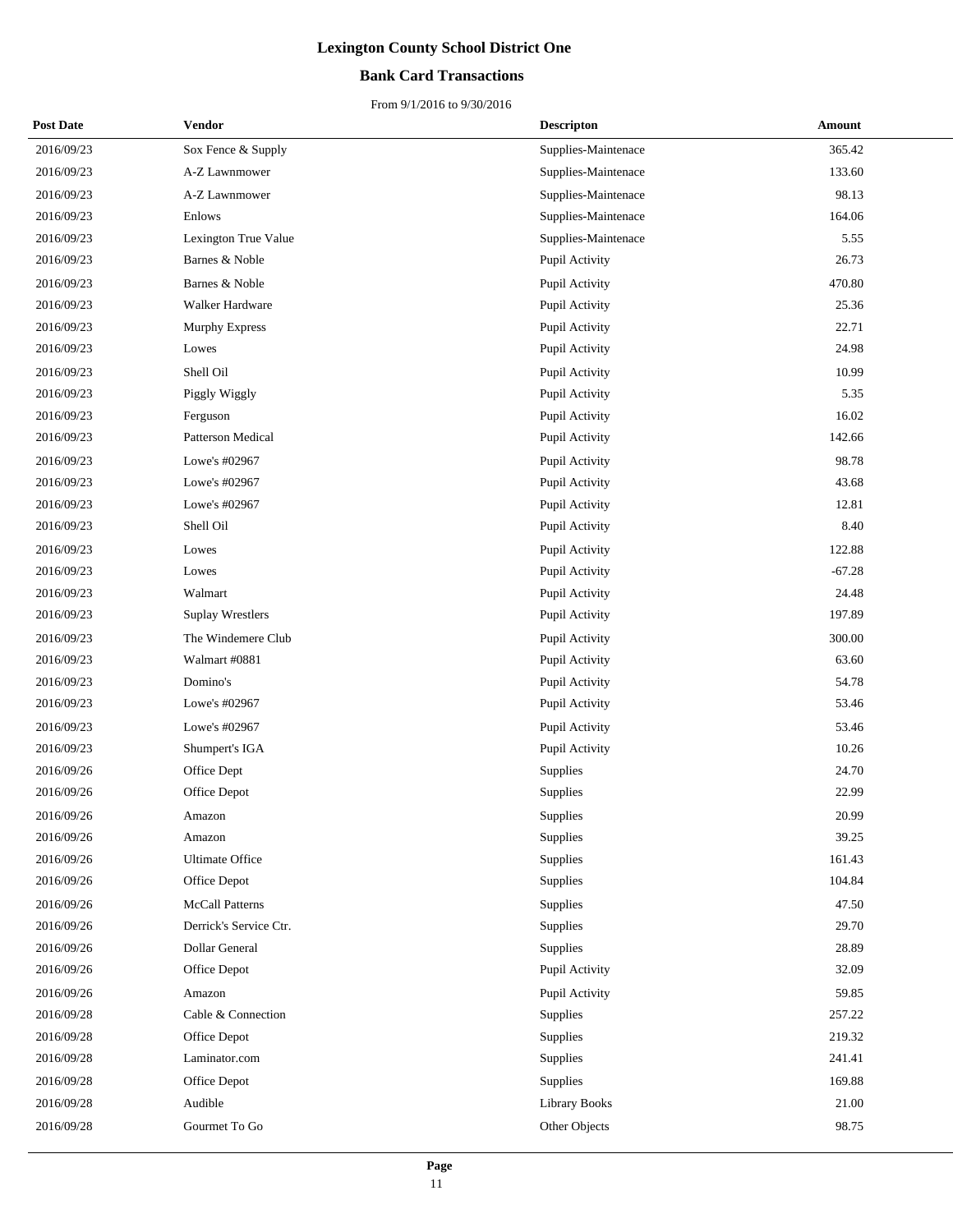### **Bank Card Transactions**

| <b>Post Date</b> | <b>Vendor</b>                  | <b>Descripton</b>          | Amount   |
|------------------|--------------------------------|----------------------------|----------|
| 2016/09/28       | Forrest and Grant Photo Imagin | Supplies                   | 512.95   |
| 2016/09/28       | Dunkin                         | Other Objects              | 90.36    |
| 2016/09/28       | Dunkin                         | Other Objects              | 45.18    |
| 2016/09/28       | Food Lion                      | Other Objects              | 7.78     |
| 2016/09/28       | Dunkin                         | Other Objects              | 32.53    |
| 2016/09/28       | Publix                         | Other Objects              | 83.62    |
| 2016/09/28       | Dunkin                         | Other Objects              | 28.95    |
| 2016/09/28       | Dunkin                         | Other Objects              | 27.11    |
| 2016/09/28       | Jimmy Johns                    | Other Objects              | 629.80   |
| 2016/09/28       | MIYO'S                         | Other Objects              | 64.80    |
| 2016/09/28       | Derrick's Service Cntr.        | Supplies                   | 27.95    |
| 2016/09/28       | <b>Hook Tire</b>               | Supplies                   | 361.55   |
| 2016/09/28       | Pitt Stop                      | Supplies                   | 9.00     |
| 2016/09/28       | <b>CARQUEST</b>                | Supplies                   | 133.64   |
| 2016/09/28       | Enlows                         | Supplies                   | 42.60    |
| 2016/09/28       | Enlows                         | Supplies                   | 147.67   |
| 2016/09/28       | Interstate                     | Supplies                   | 263.97   |
| 2016/09/28       | Interstate                     | Supplies                   | 124.67   |
| 2016/09/28       | Enlows                         | Supplies                   | 141.14   |
| 2016/09/28       | Interstate                     | Supplies                   | 254.05   |
| 2016/09/28       | Interstate                     | Supplies                   | 75.92    |
| 2016/09/28       | Interstate                     | Supplies                   | 62.40    |
| 2016/09/28       | Enlows                         | Supplies                   | 70.03    |
| 2016/09/28       | Enlows                         | Supplies                   | 42.78    |
| 2016/09/28       | Dynamic                        | Supplies                   | 259.52   |
| 2016/09/28       | Enlows                         | Supplies                   | 225.28   |
| 2016/09/28       | Enlows                         | Supplies                   | 43.39    |
| 2016/09/28       | Enlows                         | Supplies                   | 72.41    |
| 2016/09/28       | Enlows                         | Supplies                   | 107.63   |
| 2016/09/28       | <b>SLED</b>                    | Other Prof & Tech Service  | 2,470.00 |
| 2016/09/28       | Pennsylvania Criminal          | Other Prof & Tech Service  | 8.00     |
| 2016/09/28       | <b>SLED</b>                    | Other Prof & Tech Service  | 4,056.00 |
| 2016/09/28       | Amazon                         | Supplies                   | 34.14    |
| 2016/09/28       | Amazon                         | Supplies                   | 10.68    |
| 2016/09/28       | Amazon                         | Supplies                   | 105.93   |
| 2016/09/28       | Amazon                         | Supplies                   | 94.14    |
| 2016/09/28       | Amazon                         | Supplies                   | 18.95    |
| 2016/09/28       | Amazon                         | Supplies                   | 19.24    |
| 2016/09/28       | Amazon                         | Supplies                   | 31.04    |
| 2016/09/28       | Dollar General                 | Supplies                   | 4.28     |
| 2016/09/28       | Walmart                        | Supplies                   | 32.22    |
| 2016/09/28       | Walmart                        | Supplies                   | 41.59    |
| 2016/09/28       | Walmart                        | Supplies                   | 124.38   |
| 2016/09/28       | <b>SMORE</b>                   | <b>Technology Supplies</b> | 59.00    |
| 2016/09/28       | Adobe Acrobat                  | <b>Technology Supplies</b> | 14.99    |
|                  |                                |                            |          |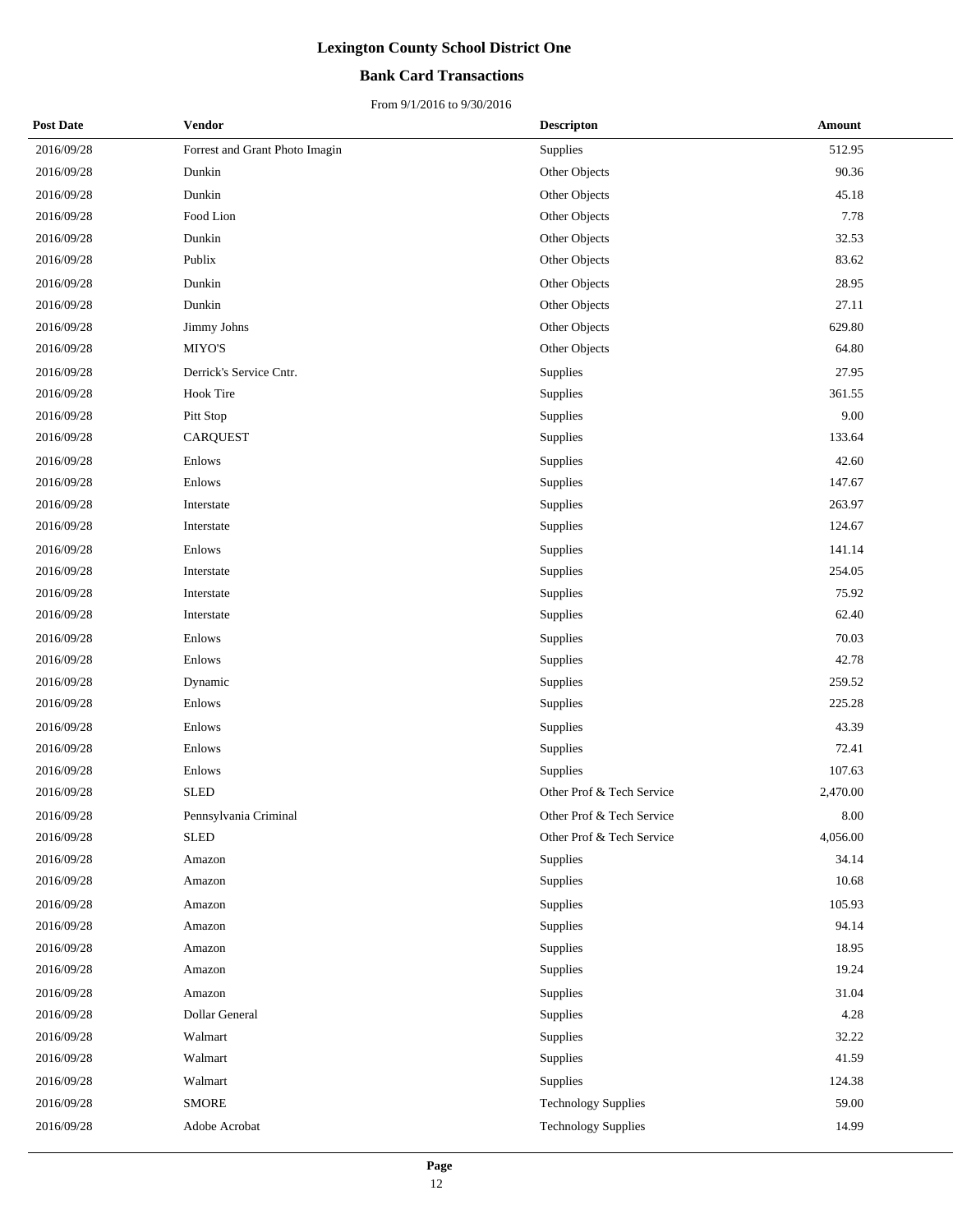### **Bank Card Transactions**

| <b>Post Date</b> | <b>Vendor</b>                  | <b>Descripton</b>          | <b>Amount</b> |  |
|------------------|--------------------------------|----------------------------|---------------|--|
| 2016/09/28       | Amazon Prime                   | Dues and Fees              | 105.93        |  |
| 2016/09/28       | <b>ASCD</b>                    | Dues and Fees              | 59.00         |  |
| 2016/09/28       | Summit Professional            | Travel                     | 379.98        |  |
| 2016/09/28       | Amazon                         | Pupil Activity             | 42.89         |  |
| 2016/09/28       | Amazon                         | Pupil Activity             | 14.75         |  |
| 2016/09/28       | Dollar General                 | Pupil Activity             | 73.97         |  |
| 2016/09/28       | Lego                           | Pupil Activity             | 88.81         |  |
| 2016/09/29       | Amazon Marketplace             | Supplies                   | 161.82        |  |
| 2016/09/29       | Walmart                        | Supplies                   | 37.69         |  |
| 2016/09/29       | Dollar General                 | Supplies                   | 27.82         |  |
| 2016/09/29       | Amazon.com                     | Supplies                   | 30.96         |  |
| 2016/09/29       | Amazon.com                     | Supplies                   | 11.88         |  |
| 2016/09/29       | Amazon.com                     | Supplies                   | 3.87          |  |
| 2016/09/29       | Amazon.com                     | Supplies                   | 4.70          |  |
| 2016/09/29       | Amazon.com                     | Supplies                   | 12.48         |  |
| 2016/09/29       | Amazon.com                     | Supplies                   | 9.46          |  |
| 2016/09/29       | Amazon.com                     | Supplies-Immersion         | 42.60         |  |
| 2016/09/29       | Amazon.com                     | <b>Technology Supplies</b> | 217.29        |  |
| 2016/09/29       | Amazon.com                     | <b>Technology Supplies</b> | 212.29        |  |
| 2016/09/29       | <b>AMAZON</b>                  | Supplies                   | 15.79         |  |
| 2016/09/29       | <b>AMAZON</b>                  | Supplies                   | 92.55         |  |
| 2016/09/29       | <b>USPS</b>                    | Supplies                   | 6.68          |  |
| 2016/09/29       | <b>WALMART</b>                 | Supplies                   | 21.27         |  |
| 2016/09/29       | PETSUPERMARKET                 | Supplies                   | 4.28          |  |
| 2016/09/29       | OFFICE DEPOT                   | Supplies                   | 17.07         |  |
| 2016/09/29       | Lowes                          | Supplies                   | 78.32         |  |
| 2016/09/29       | Lowes                          | Supplies                   | 147.35        |  |
| 2016/09/29       | DO It Yourself Lettering       | Supplies                   | 70.85         |  |
| 2016/09/29       | Advantus Corp.                 | Supplies                   | 104.90        |  |
| 2016/09/29       | <b>JW</b> Pepper               | Supplies                   | 77.24         |  |
| 2016/09/29       | Walmart                        | Supplies                   | 61.55         |  |
| 2016/09/29       | <b>Southwest Strings</b>       | Supplies                   | 469.80        |  |
| 2016/09/29       | Amazon Marketplace             | Supplies                   | 73.80         |  |
| 2016/09/29       | American School Counselor Asso | Supplies                   | 40.95         |  |
| 2016/09/29       | <b>USPS</b>                    | Supplies                   | 6.45          |  |
| 2016/09/29       | Office Depot                   | Supplies                   | 77.03         |  |
| 2016/09/29       | Pine Press                     | Supplies                   | 26.75         |  |
| 2016/09/29       | Dollar General                 | Supplies                   | 4.28          |  |
| 2016/09/29       | THE HOME DEPOT                 | Supplies                   | 95.72         |  |
| 2016/09/29       | THE HOME DEPOT                 | Supplies                   | 69.58         |  |
| 2016/09/29       | <b>SUNOCO</b>                  | Supplies                   | 40.25         |  |
| 2016/09/29       | Murphy Express                 | Supplies                   | 30.21         |  |
| 2016/09/29       | Murphy Express                 | Supplies                   | 31.40         |  |
| 2016/09/29       | Lowes                          | Supplies                   | 65.17         |  |
| 2016/09/29       | <b>SCCSS</b>                   | Travel                     | 125.00        |  |
|                  |                                |                            |               |  |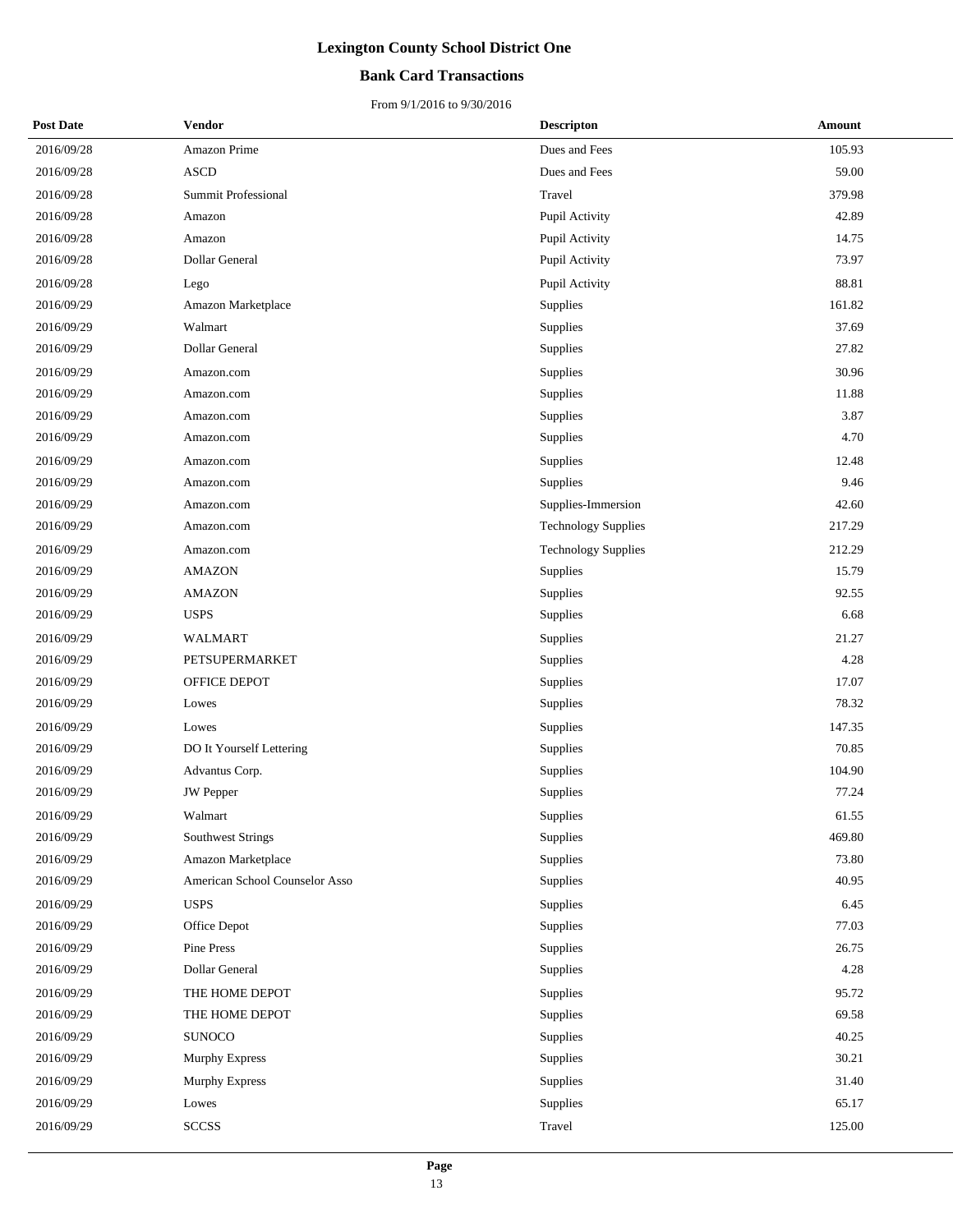## **Bank Card Transactions**

| <b>Post Date</b> | <b>Vendor</b>                   | <b>Descripton</b>    | Amount |
|------------------|---------------------------------|----------------------|--------|
| 2016/09/29       | Lowes                           | Supplies             | 87.41  |
| 2016/09/29       | Walmart                         | Supplies             | 7.43   |
| 2016/09/29       | Lowes                           | Supplies             | 60.91  |
| 2016/09/29       | <b>Murphy Express</b>           | Supplies             | 47.75  |
| 2016/09/29       | Lowes                           | Supplies             | 71.63  |
| 2016/09/29       | Lexington True Value            | Supplies             | 12.09  |
| 2016/09/29       | PROFESSIONAL PRINTERS           | Printing and Binding | 74.90  |
| 2016/09/29       | LEVENGER                        | Supplies             | 77.36  |
| 2016/09/29       | <b>LEVENGER</b>                 | Supplies             | 34.31  |
| 2016/09/29       | BESTBUY.COM                     | Supplies             | 85.59  |
| 2016/09/29       | BESTBUY.COM                     | Supplies             | 42.78  |
| 2016/09/29       | OFFICE DEPOT                    | Supplies             | 47.01  |
| 2016/09/29       | <b>ENVATO</b>                   | Supplies             | 50.00  |
| 2016/09/29       | PRESS PLUS                      | Periodicals          | 8.95   |
| 2016/09/29       | Amazon.com                      | Pupil Activity       | 85.05  |
| 2016/09/29       | Kendal Hunt Publishing          | Pupil Activity       | 403.44 |
| 2016/09/29       | Amazon.com                      | Pupil Activity       | 80.19  |
| 2016/09/29       | Heinemann                       | Pupil Activity       | 528.00 |
| 2016/09/29       | Amazon.com                      | Pupil Activity       | 30.13  |
| 2016/09/29       | Franklin Covey                  | Pupil Activity       | 276.38 |
| 2016/09/29       | Walmart                         | Pupil Activity       | 114.58 |
| 2016/09/29       | Smore                           | Pupil Activity       | 59.00  |
| 2016/09/29       | Scholastic                      | Pupil Activity       | 87.18  |
| 2016/09/29       | <b>SCMEA Orchestra Division</b> | Pupil Activity       | 70.00  |
| 2016/09/29       | Southwest Strings               | Pupil Activity       | 78.85  |
| 2016/09/29       | <b>Shar Products</b>            | Pupil Activity       | 127.84 |
| 2016/09/29       | Lexington DMV                   | Pupil Activity       | 125.00 |
| 2016/09/29       | Storey's Florist                | Pupil Activity       | 63.50  |
| 2016/09/29       | Exxon Mobile                    | Pupil Activity       | 32.00  |
| 2016/09/29       | Exxon Mobile                    | Pupil Activity       | 42.60  |
| 2016/09/29       | Target                          | Pupil Activity       | 9.60   |
| 2016/09/29       | Michael's                       | Pupil Activity       | 15.38  |
| 2016/09/29       | TJ Maxx                         | Pupil Activity       | 47.02  |
| 2016/09/29       | Triangle Lock and Key           | Pupil Activity       | 32.10  |
| 2016/09/29       | Murphy Express                  | Pupil Activity       | 20.00  |
| 2016/09/29       | Pitt Stop                       | Pupil Activity       | 32.70  |
| 2016/09/29       | Pitt Stop                       | Pupil Activity       | 23.96  |
| 2016/09/29       | Office Depot                    | Pupil Activity       | 19.25  |
| 2016/09/29       | Publix                          | Pupil Activity       | 40.22  |
| 2016/09/29       | Walmart                         | Pupil Activity       | 21.72  |
| 2016/09/29       | Publix                          | Pupil Activity       | 43.34  |
| 2016/09/29       | Subway                          | Pupil Activity       | 260.51 |
| 2016/09/29       | BiLo                            | Pupil Activity       | 45.50  |
| 2016/09/29       | Hudson's Smokehouse             | Pupil Activity       | 16.75  |
| 2016/09/29       | El Jimador                      | Pupil Activity       | 55.19  |
|                  |                                 |                      |        |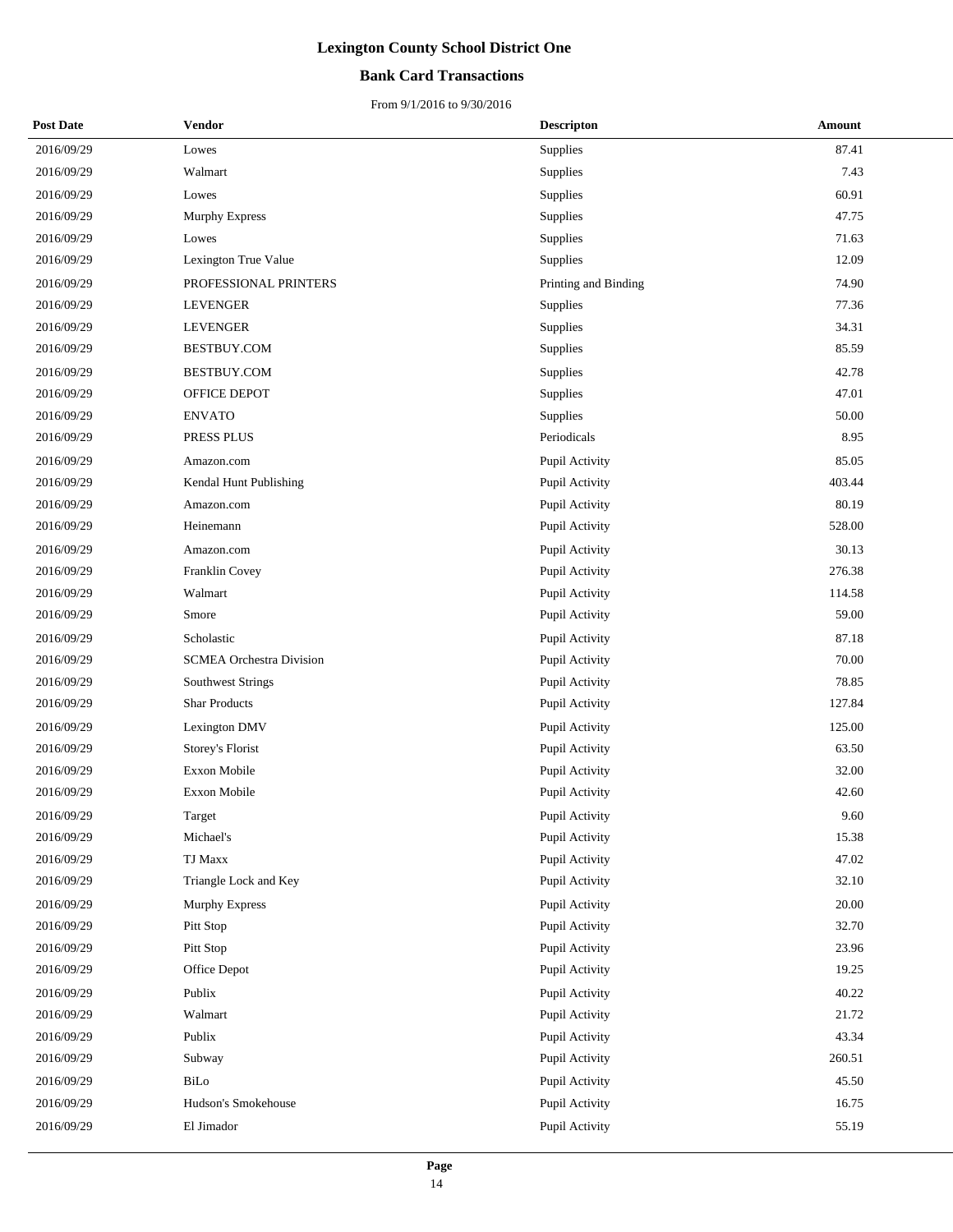## **Bank Card Transactions**

| <b>Post Date</b> | Vendor                      | <b>Descripton</b>    | Amount   |
|------------------|-----------------------------|----------------------|----------|
| 2016/09/29       | Publix                      | Pupil Activity       | 31.40    |
| 2016/09/29       | <b>BSN</b>                  | Pupil Activity       | 113.87   |
| 2016/09/29       | Lowes                       | Pupil Activity       | 56.65    |
| 2016/09/29       | <b>HUDL</b>                 | Pupil Activity       | 99.00    |
| 2016/09/29       | Walmart                     | Pupil Activity       | 60.76    |
| 2016/09/29       | PayPal - SC Hornets         | Pupil Activity       | 150.00   |
| 2016/09/29       | Patterson Medical           | Pupil Activity       | 192.60   |
| 2016/09/29       | Walmart                     | Pupil Activity       | 96.27    |
| 2016/09/29       | WristCo                     | Pupil Activity       | 478.00   |
| 2016/09/29       | Sports Imports              | Pupil Activity       | 397.85   |
| 2016/09/29       | Trophy and Awards           | Pupil Activity       | 57.78    |
| 2016/09/29       | Southern Reel Solutions     | Pupil Activity       | 710.00   |
| 2016/09/30       | Amazon.com                  | Supplies             | 52.38    |
| 2016/09/30       | Amazon Market Place         | Supplies             | 29.99    |
| 2016/09/30       | Amazon Market Place         | Supplies             | 39.78    |
| 2016/09/30       | overnight prints            | Printing and Binding | 78.69    |
| 2016/09/30       | Pine press                  | Printing and Binding | 61.24    |
| 2016/09/30       | $\ensuremath{\mathrm{UPS}}$ | Supplies             | 10.41    |
| 2016/09/30       | office depot                | Supplies             | 384.53   |
| 2016/09/30       | Walmart                     | Supplies             | 22.25    |
| 2016/09/30       | Lowes                       | Supplies             | 86.54    |
| 2016/09/30       | <b>GIA Publications</b>     | Supplies             | 503.82   |
| 2016/09/30       | Target                      | Supplies             | 20.32    |
| 2016/09/30       | Michaels                    | Supplies             | 21.39    |
| 2016/09/30       | Amazon.com                  | Supplies             | 35.92    |
| 2016/09/30       | Amazon.com                  | Supplies             | 35.92    |
| 2016/09/30       | Amazon.com                  | Supplies             | 69.17    |
| 2016/09/30       | Amazon Market Place         | Supplies             | 10.27    |
| 2016/09/30       | DKC Digi Key                | Supplies             | 27.41    |
| 2016/09/30       | Amazon                      | Supplies             | 19.14    |
| 2016/09/30       | Amazon                      | Supplies             | $-7.10$  |
| 2016/09/30       | DKC Digi Key                | <b>Supplies</b>      | 29.85    |
| 2016/09/30       | DKC Digi Key                | Supplies             | $-20.36$ |
| 2016/09/30       | Frame USA                   | Supplies             | 206.40   |
| 2016/09/30       | K Mart                      | Supplies             | 32.05    |
| 2016/09/30       | Amazon                      | Supplies             | 20.98    |
| 2016/09/30       | Lowe's                      | Supplies             | 749.51   |
| 2016/09/30       | Office Depot                | Supplies             | 28.30    |
| 2016/09/30       | <b>USPS</b>                 | Supplies             | 34.70    |
| 2016/09/30       | Amazon                      | Supplies             | 61.02    |
| 2016/09/30       | Amazon                      | Supplies             | 50.97    |
| 2016/09/30       | Amazon                      | Supplies             | 78.96    |
| 2016/09/30       | Channing Bete               | Supplies             | 162.00   |
| 2016/09/30       | Apperson                    | Supplies             | 191.14   |
| 2016/09/30       | HP direct                   | Supplies             | 254.15   |
|                  |                             |                      |          |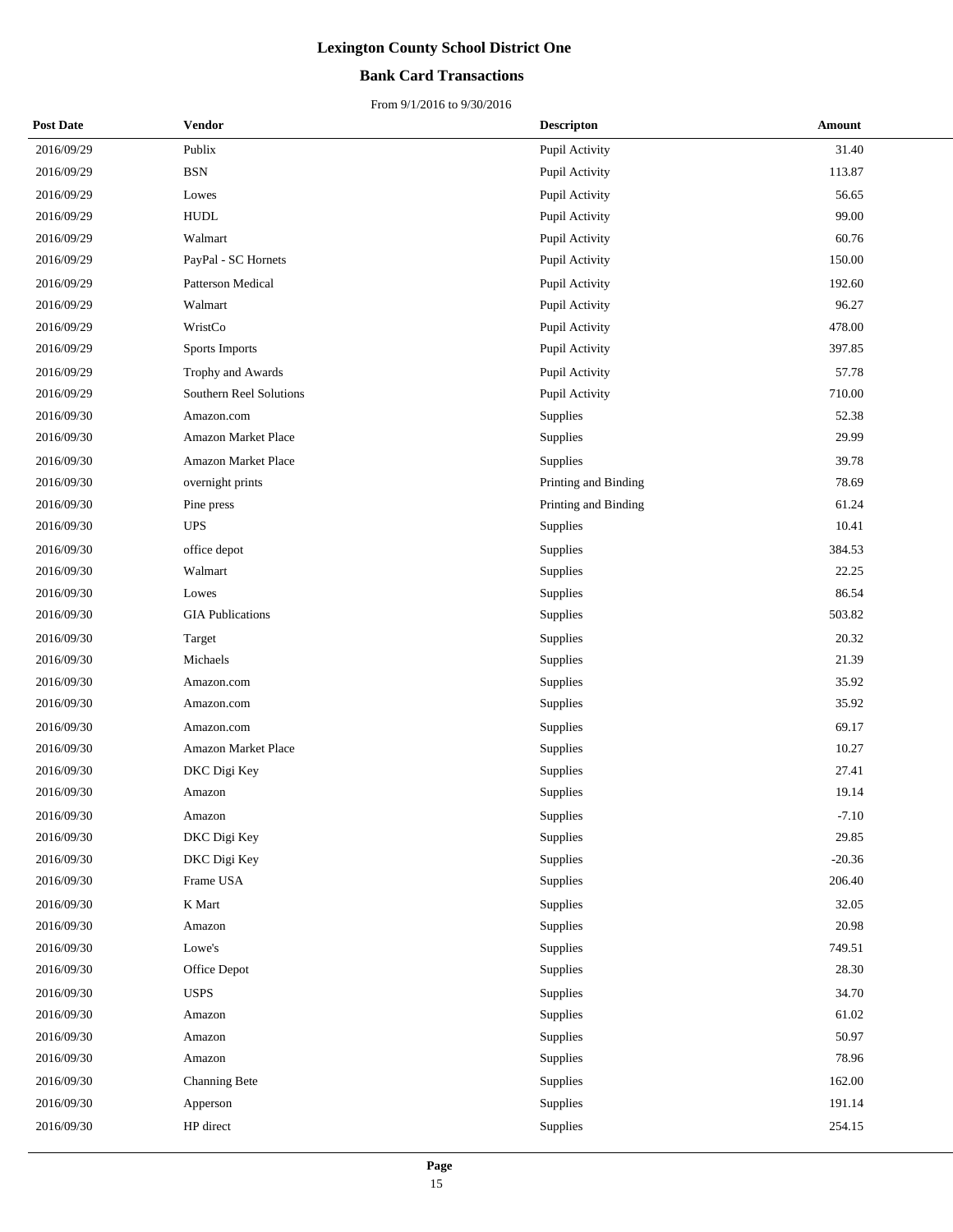## **Bank Card Transactions**

| <b>Post Date</b> | <b>Vendor</b>               | <b>Descripton</b>   | Amount |
|------------------|-----------------------------|---------------------|--------|
| 2016/09/30       | <b>DELTA AIR</b>            | Travel              | 327.20 |
| 2016/09/30       | EXXON-MOBIL                 | Supplies            | 52.00  |
| 2016/09/30       | <b>BILO</b>                 | Supplies            | 66.57  |
| 2016/09/30       | <b>WALMART</b>              | Supplies            | 86.20  |
| 2016/09/30       | EXXON-MOBIL                 | Supplies            | 53.00  |
| 2016/09/30       | HARBOR FREIGHT TOOL         | Supplies            | 383.55 |
| 2016/09/30       | <b>HOME DEPOT</b>           | Supplies            | 230.92 |
| 2016/09/30       | NORTHERN TOOL               | Supplies            | 503.40 |
| 2016/09/30       | SHELL OIL                   | Supplies            | 40.10  |
| 2016/09/30       | <b>PUBLIX</b>               | Supplies            | 58.77  |
| 2016/09/30       | <b>BILO</b>                 | Supplies            | 158.41 |
| 2016/09/30       | Delta                       | Travel              | 293.20 |
| 2016/09/30       | Delta                       | Travel              | 293.20 |
| 2016/09/30       | Delta                       | Travel              | 293.20 |
| 2016/09/30       | Delta                       | Travel              | 293.20 |
| 2016/09/30       | resort transportation       | Travel              | 70.00  |
| 2016/09/30       | resort transportation       | Travel              | 75.00  |
| 2016/09/30       | RPS Columbia                | Travel              | 32.00  |
| 2016/09/30       | Litograph.com               | Supplies            | 31.99  |
| 2016/09/30       | littlebits electronics      | Supplies            | 207.55 |
| 2016/09/30       | SC autism annual conference | Travel              | 53.49  |
| 2016/09/30       | United                      | Travel              | 425.20 |
| 2016/09/30       | United                      | Travel              | 425.20 |
| 2016/09/30       | United                      | Travel              | 425.20 |
| 2016/09/30       | United                      | Travel              | 425.20 |
| 2016/09/30       | <b>SCCSS</b>                | Dues and Fees       | 125.00 |
| 2016/09/30       | <b>SCCSS</b>                | Dues and Fees       | 125.00 |
| 2016/09/30       | <b>SCAMLE</b>               | Dues and Fees       | 175.00 |
| 2016/09/30       | <b>US Postal Service</b>    | Supplies            | 235.00 |
| 2016/09/30       | <b>Murphy Express</b>       | Supplies-Maintenace | 34.29  |
| 2016/09/30       | Lowe's                      | Supplies-Maintenace | 177.74 |
| 2016/09/30       | Wingard's Nursery           | Supplies-Maintenace | 468.69 |
| 2016/09/30       | Wingard's Nursery           | Supplies-Maintenace | 58.80  |
| 2016/09/30       | Wingard's Nursery           | Supplies-Maintenace | 31.51  |
| 2016/09/30       | WALMART                     | Supplies-Maintenace | 12.27  |
| 2016/09/30       | <b>Ink Technologies</b>     | Supplies-Maintenace | 60.75  |
| 2016/09/30       | Bulbconnectioncom           | Supplies-Maintenace | 290.16 |
| 2016/09/30       | The home depot              | Supplies            | 42.76  |
| 2016/09/30       | Lowe's                      | Supplies            | 31.42  |
| 2016/09/30       | <b>EXXON-MOBIL</b>          | Supplies            | 35.90  |
| 2016/09/30       | <b>LOWES</b>                | Supplies            | 118.03 |
| 2016/09/30       | <b>A-Z LAWMOWER PARTS</b>   | Supplies            | 30.46  |
| 2016/09/30       | <b>EXXONMOBIL</b>           | Supplies            | 46.00  |
| 2016/09/30       | TRUE VALUE                  | Supplies            | 24.49  |
| 2016/09/30       | <b>EXXON MOBIL</b>          | Supplies            | 48.95  |
|                  |                             |                     |        |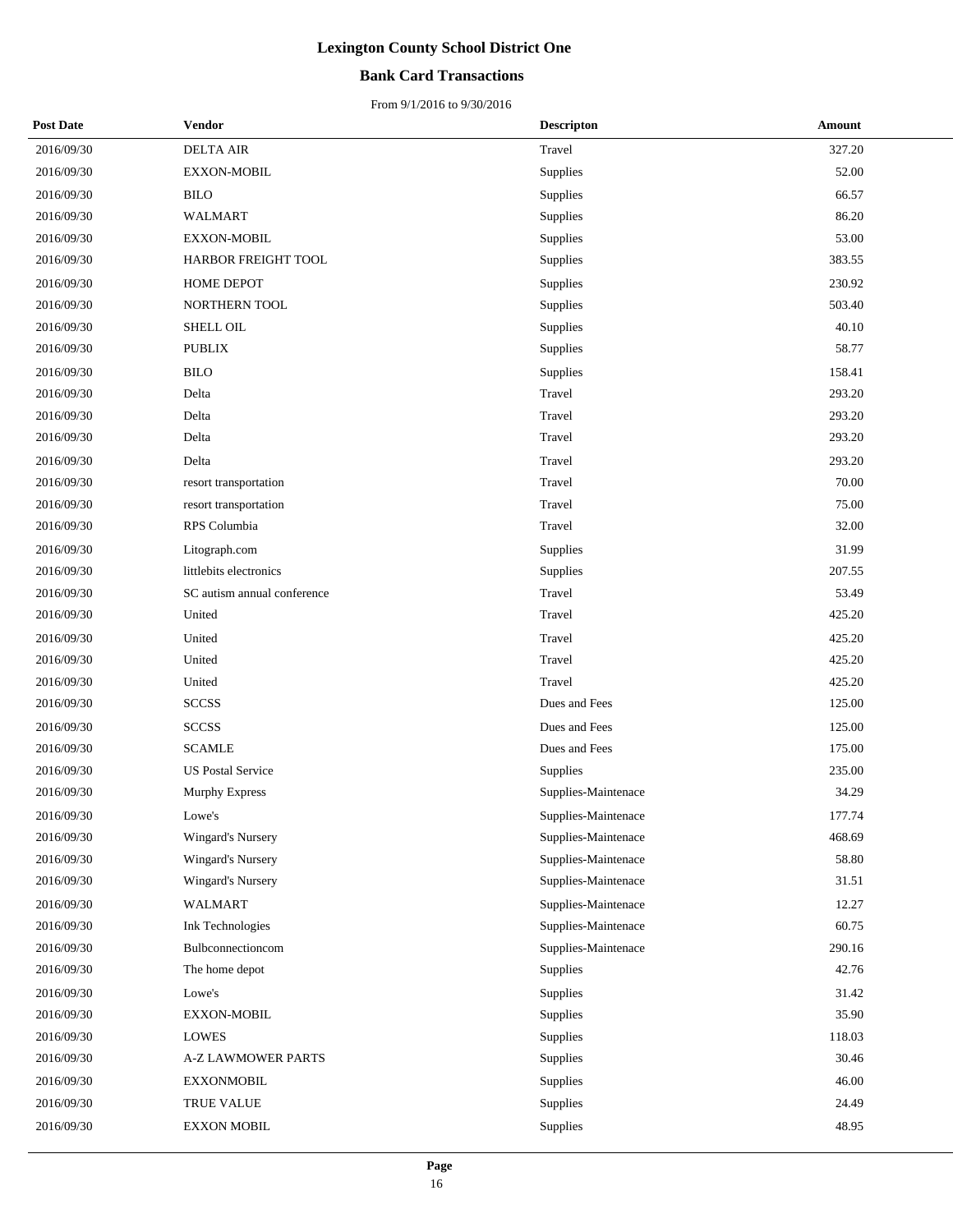## **Bank Card Transactions**

| <b>Post Date</b> | Vendor                         | <b>Descripton</b>          | Amount   |
|------------------|--------------------------------|----------------------------|----------|
| 2016/09/30       | SPARROW & KENNEDY TRACTOR      | Supplies                   | 94.13    |
| 2016/09/30       | TRUE VALUE                     | Supplies                   | 16.56    |
| 2016/09/30       | ENLOWS AUTO SUPPLY             | <b>Supplies</b>            | 241.22   |
| 2016/09/30       | <b>LOWES</b>                   | Supplies                   | 21.23    |
| 2016/09/30       | <b>ENLOWS AUTO SUPPLY</b>      | Supplies                   | 12.09    |
| 2016/09/30       | <b>MURPHY EXPRESS</b>          | Supplies                   | 24.00    |
| 2016/09/30       | LOWES #01066                   | Supplies                   | 13.89    |
| 2016/09/30       | SHELL OIL 575464115704         | Supplies                   | 39.65    |
| 2016/09/30       | THE HOME DEPOT #1106           | Supplies                   | 19.91    |
| 2016/09/30       | Sunocco/Pitt Stop              | Supplies                   | 28.00    |
| 2016/09/30       | The Home Depot                 | Supplies                   | 82.37    |
| 2016/09/30       | Office Depot                   | Supplies                   | 9.62     |
| 2016/09/30       | Triangle lock and safe         | Supplies                   | 26.22    |
| 2016/09/30       | <b>Murphy Express</b>          | Supplies                   | 60.82    |
| 2016/09/30       | Lowe's                         | Supplies                   | 22.26    |
| 2016/09/30       | Lowe's                         | Supplies                   | 140.73   |
| 2016/09/30       | Nothern Tool and Equipment     | Supplies                   | 139.09   |
| 2016/09/30       | The Home Depot                 | Supplies                   | 10.78    |
| 2016/09/30       | Lowe's                         | Supplies                   | 60.65    |
| 2016/09/30       | Murphy Express                 | Supplies                   | 71.49    |
| 2016/09/30       | Lowe's                         | Supplies                   | 32.19    |
| 2016/09/30       | Cable and Connections          | Supplies-Maintenace        | 5.14     |
| 2016/09/30       | American Airlines              | Travel                     | 282.70   |
| 2016/09/30       | <b>SLED</b>                    | Other Prof & Tech Service  | 248.00   |
| 2016/09/30       | Office Depot                   | Supplies                   | 425.81   |
| 2016/09/30       | Office Depot                   | Supplies                   | 486.81   |
| 2016/09/30       | Office Depot                   | Supplies                   | 518.81   |
| 2016/09/30       | Office Depot                   | Supplies                   | 925.42   |
| 2016/09/30       | Office Depot                   | Supplies                   | 76.93    |
| 2016/09/30       | Lowes                          | Supplies                   | 9.05     |
| 2016/09/30       | Walmart                        | Supplies                   | 404.46   |
| 2016/09/30       | Office Depot                   | <b>Technology Supplies</b> | 110.19   |
| 2016/09/30       | Office Depot                   | <b>Technology Supplies</b> | 32.09    |
| 2016/09/30       | SpeedTech Lights               | <b>Technology Supplies</b> | 631.83   |
| 2016/09/30       | <b>AED</b> Superstore          | Supplies                   | 130.71   |
| 2016/09/30       | Velvetex, Inc.                 | Supplies                   | 321.00   |
| 2016/09/30       | Breakers Resort, Myrtle Beach, | Travel                     | 241.70   |
| 2016/09/30       | <b>Total Meeting Concepts</b>  | Travel                     | 130.00   |
| 2016/09/30       | <b>Total Meeting Concepts</b>  | Travel                     | 130.00   |
| 2016/09/30       | Wowza Media Systems            | Software Renewal/Agreemen  | 1,995.00 |
| 2016/09/30       | Office Depot                   | Supplies                   | 8.55     |
| 2016/09/30       | Office Depot                   | Supplies                   | 302.04   |
| 2016/09/30       | Office Depot                   | Supplies                   | 51.12    |
| 2016/09/30       | Office Depot                   | Supplies                   | $-36.34$ |
| 2016/09/30       | Amazon.com                     | Supplies                   | 199.70   |
|                  |                                |                            |          |